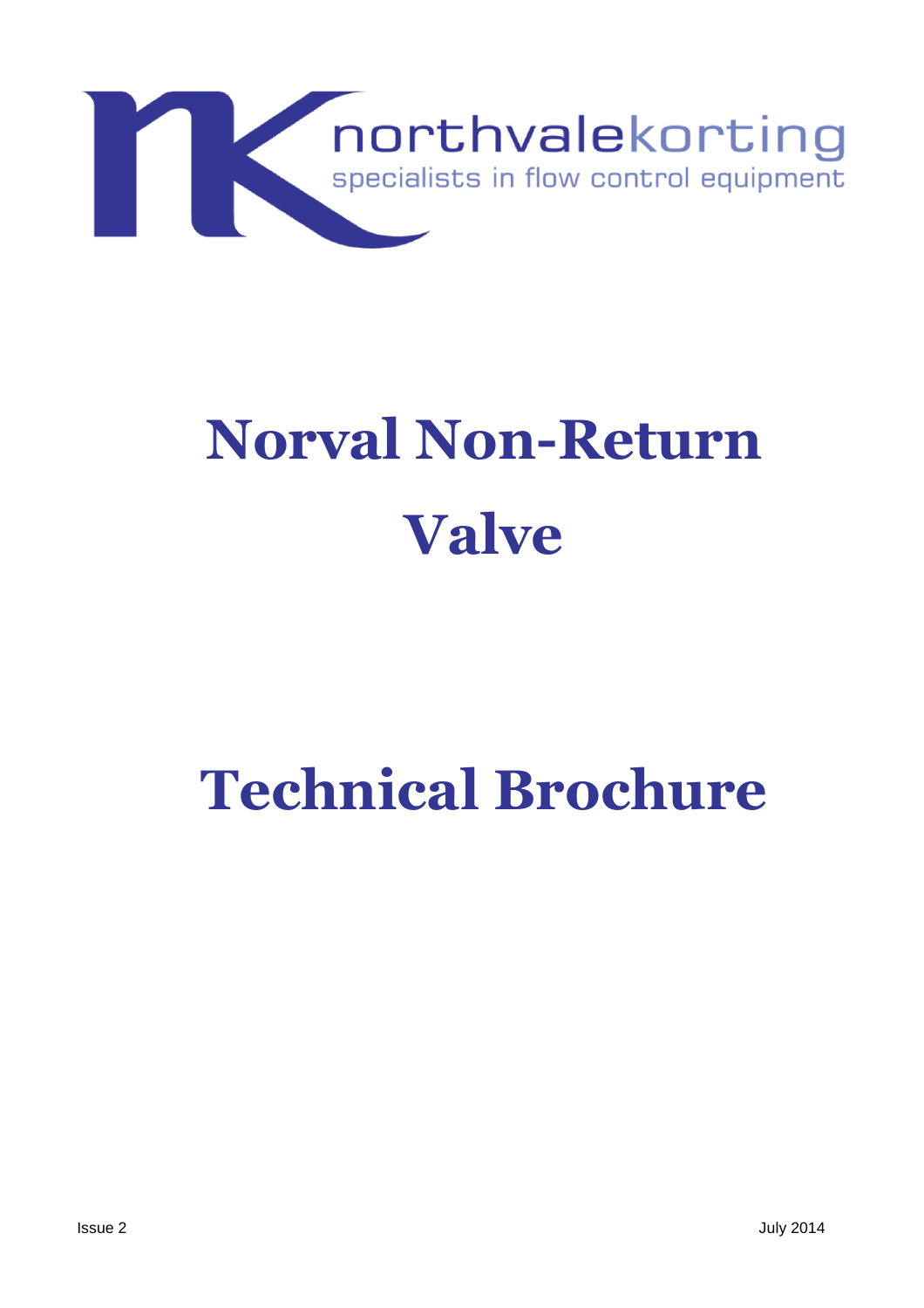### **Table of Contents.**

| 1.0. |  |
|------|--|
| 1.1. |  |
| 1.2. |  |
| 1.3. |  |
| 1.4. |  |
|      |  |
|      |  |
|      |  |
|      |  |
|      |  |
|      |  |
|      |  |
|      |  |
|      |  |
|      |  |
| 2.0. |  |
|      |  |
| 2.1. |  |
|      |  |
|      |  |
| 3.0  |  |
|      |  |
| 4.0  |  |
|      |  |
| 5.0  |  |
|      |  |
| 6.0  |  |
|      |  |
| 7.0  |  |
|      |  |
|      |  |
| 8.0  |  |
|      |  |
| 9.0  |  |
|      |  |
|      |  |
|      |  |
|      |  |
|      |  |
|      |  |
|      |  |
|      |  |
|      |  |
|      |  |
|      |  |
|      |  |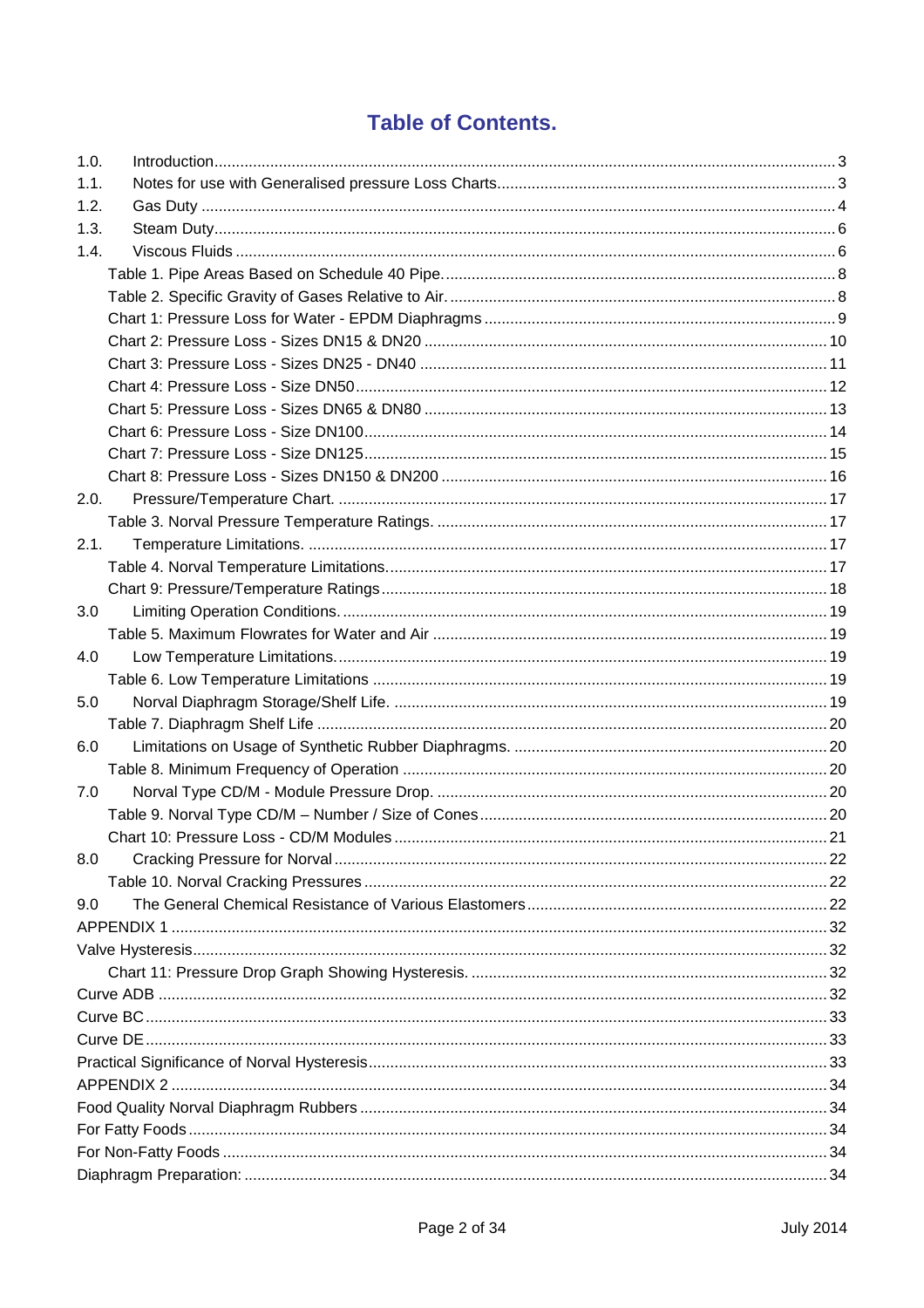### **Sizing of Norval Non-Return Valves**

### **1.0. Introduction**

A non-return valve should be sized so that it is fully open in all normal operating situations. This applies to all types of non-return valve, especially when pulsating flows may cause flutter and disturbance in the system.

The pressure drop across the valve depends on the density and velocity of the flowing media. Because the Norval utilises an elastomeric diaphragm, the maximum velocity in the pipe has to be limited to avoid failure of the diaphragm and the following velocities should not be exceeded:

- (A) Liquids 3.0 m/s continuous velocity
	- 3.6 m/s intermittent peak velocity

(B) Gases – 12.0 m/s continuous velocity

– 15.0 m/s intermittent peak velocity

The sizing of Norval non-return valves when used on water are adequately covered in the catalogue under performance characteristics and reproduced here as Chart 1. This chart can be used for Norval non-return valves fitted with EPDM diaphragms.

However, when used with gases or viscous fluids the Norval is slightly more complicated to size and the Norval generalised pressure drop charts for each valve size are to be used. Charts  $2 - 8$ .

Note:

- (i) Before sizing the Norval the correct diaphragm must be selected to suit the line media. A guide to the general chemical resistance of the diaphragms is presented in section 9.0.
- (ii) Reference must be made to the pressure/temperature rating chart presented in the catalogue, and in Section 2.0 to establish the suitability of the Norval.

### **1.1. Notes for use with Generalised pressure Loss Charts.**

- (i) The charts are based on actual tests performed on water and verified on air for some valve sizes.
- (ii) The pressure drop characteristic shown is that which would be obtained if the flow rate through the valve were gradually increased from zero. In the horizontal portion the diaphragm is only partially deformed and the valve continues to open as the flow rate increases, giving rise to a constant velocity through the valve aperture and thus a constant pressure drop. At a certain flow rate the valve becomes fully open, and therefore the pressure drop is roughly proportioned to the square of the flow rate as in a normal valve.
- (iii) The pressure drops indicated are the maximum values that should be obtained in practice. However depending on the method of operation in a particular installation, considerably lower pressure drops may be experienced. This is due to the fact that once the diaphragm is deformed by an initial high flow rate it has a tendency to retain the same degree of deformation even if the flow rate is subsequently reduced. Thus in an installation where the flow rate is not constant, and provided the valve is not operating entirely in the proportional zone, pressure drops may be lower than indicated by the graphs. This is called valve hysteresis and is fully explained Appendix 1.
- (iv) To calculate pressure drops for fluids other than water, the following procedure may be adopted. Whilst this will give pressure drops for most gases and liquids it should not be used for very viscous fluids such as heavy fuel oils.
	- a) Calculate the velocity, v in m/s of the fluid in pipeline, at the prevailing temperature and pressure.
	- b) Calculate the valve of  $\rho \times v^2$ , where  $\rho$  is the fluid density in kg/m<sup>3</sup> and v is the velocity in m/s; both measured at the actual temperature and pressure in the pipeline.
	- c) Read off on the appropriate chart the pressure drop corresponding to this  $\rho v^2$  term against the diaphragm suitable for the line media.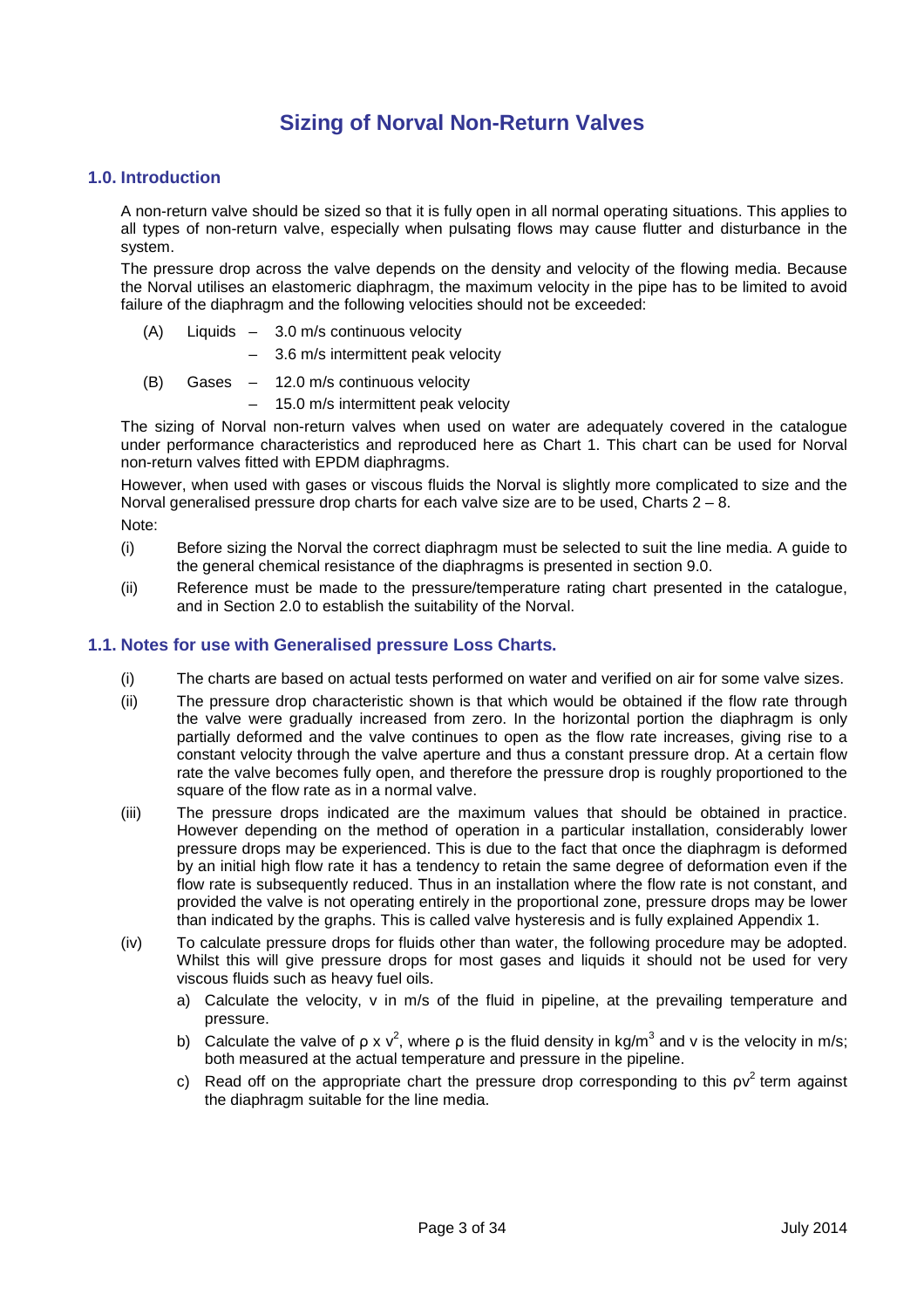### **1.2. Gas Duty**

When sizing for gas duties the flow rate must be at the working conditions, so that the sizing charts can be used. Flow rates can be quoted in Nm<sup>3</sup>/s or m<sup>3</sup>/s. Nm<sup>3</sup>/s, normal cubic metre per second relates to gas flow at 0°C temperature and atmospheric pressure (1.013 bar), and therefore must be corrected for temperature and pressure at the working conditions in the line. Whereas m<sup>3</sup>/s, cubic metre per second is the flow rate at the line working conditions and requires no correction.

### **Example:**

Calculate the pressure drop obtained when passing  $0.09$  Nm $\frac{3}{s}$  of chlorine gas through a DN100 (4") Norval with Viton diaphragm, at atmospheric pressure and at 3.45 barg, in both cases at  $20^{\circ}$ C

### **(i) At atmospheric Pressure:**

Using the Standard Gas Law to convert the flow rate from standard to working conditions

$$
\frac{P_1 Q_1}{T_1} = \frac{P_2 Q_2}{T_2}
$$

Hence:

$$
Q_2 = \frac{Q_1 P_1 T_2}{P_2 T_1}
$$
  

$$
Q_2 = \frac{0.09 \times 1.013 \times 288}{1.013 \times 293}
$$

 $Q_2 = 0.0885$  m<sup>3</sup>/s @ line conditions

Where:  $P_1$  = Atmospheric absolute pressure (bar)

 $= 1.013$  bar absolute

- $Q_1$  = Flowrate (Nm<sup>3</sup>/s)
- $T_1$  = Atmospheric absolute temperature (K)
	- $= 15^{\circ}$ C + 273 = 288 K
- P2 = Working absolute pressure (bar)
	- $= 1.013 +$  gauge pressure (bar)
- $Q_2$  = Flow rate @ line conditions (m<sup>3</sup>/s)
- $T_2$  = Working absolute temperature (K)

 $= 20^{\circ}$ C + 273 = 293 K

### **Velocity:**

The approach velocity in the pipe is calculated using:

$$
v = \frac{Q}{A_{P}}
$$
  

$$
v = \frac{0.0885}{8.213 \times 10^{-3}}
$$
  

$$
v = 10.776 \text{ m/s}
$$

Where:  $v =$  Velocity (m/s)

 $Q =$  Flowrate (m<sup>3</sup>/s)  $@$  line conditions

 $A_P$  = Area of pipe (m<sup>2</sup>)

From Table 1 the area of a 4" pipe is 8.213  $x10^{-3}$  m<sup>2</sup>

### **Density:**

The density must be the gas density at the line working conditions; hence the density at atmospheric conditions must be converted to the line conditions. As a rule of thumb, as the temperature increases (the gas becomes rarefied), the density falls and as the pressure increases, the density increases.

Hence: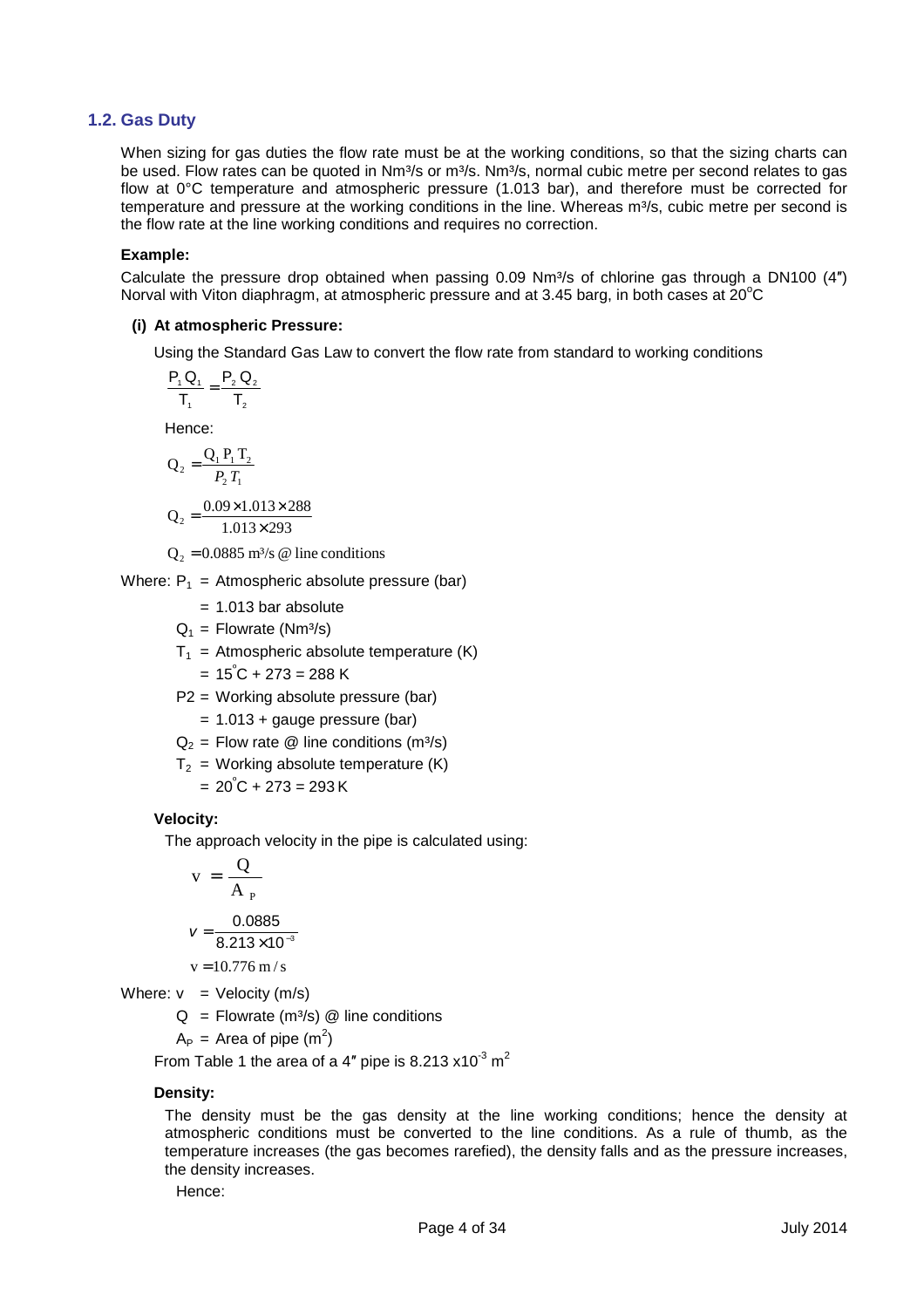$$
\frac{\rho_1 T_1}{P_1} = \frac{\rho_2 T_2}{P_2}
$$

$$
\therefore \rho_2 = \frac{\rho_1 P_2 T_1}{P_1 T_2}
$$

Where  $p =$  Density kg/m<sup>3</sup>

The density for air at 20 $^{\circ}$ C and atmospheric pressure = 1.205 kg/m3. The specific gravity for chlorine gas = 2.486 (see Table 2). Therefore the density for chlorine gas at 20°C and atmospheric pressure

 $= \rho_{air}$  x SG<sub>chlorine</sub>  $= 1.205 \times 2.486$ = 2.996 kg/m $^3$ 

Having now calculated the velocity and density at the line working conditions, the term ρv2 can be calculated to determine the pressure drop.

 $\rho$  v  $^2$  = 2.996 $\times$ 10.776 $^2$ 

 $= 347.902$ 

Referring the Norval generalised pressure loss chart for a DN100 valve fitted with Viton diaphragm:

Pressure drop = 2 kPa.

### **(ii) At 50 psig pressure:**

Flow rate:

Velocity

**Density** 

e:  
\n
$$
Q_{2} = \frac{Q_{1} P_{1} T_{1}}{P_{2} T_{2}}
$$
\n
$$
Q_{2} = \frac{0.09 \times 1.013 \times 288}{4.463 \times 293}
$$
\n
$$
Q_{2} = 0.0201 \text{ m}^{3} / \text{s} \text{ @ line conditions}
$$
\n
$$
v = \frac{.0201}{8.213 \times 10^{-3}}
$$
\n
$$
v = 2.447 \text{ m/s}
$$
\n
$$
\rho_{2} = \frac{\rho_{1} P_{2} T_{1}}{P_{1} T_{2}}
$$
\n
$$
\rho_{2} = \frac{2.996 \times 4.463 \times 293}{1.013 \times 288}
$$
\n
$$
\rho_{2} = 13.429 \text{ kg/m}^{3}
$$
\n
$$
\rho v^{2} = 13.429 \times 2.447^{2}
$$
\n
$$
= 80.410
$$

Referring the Norval generalised pressure loss chart for a DN100 valve fitted with Viton diaphragm: Pressure drop = 2 kPa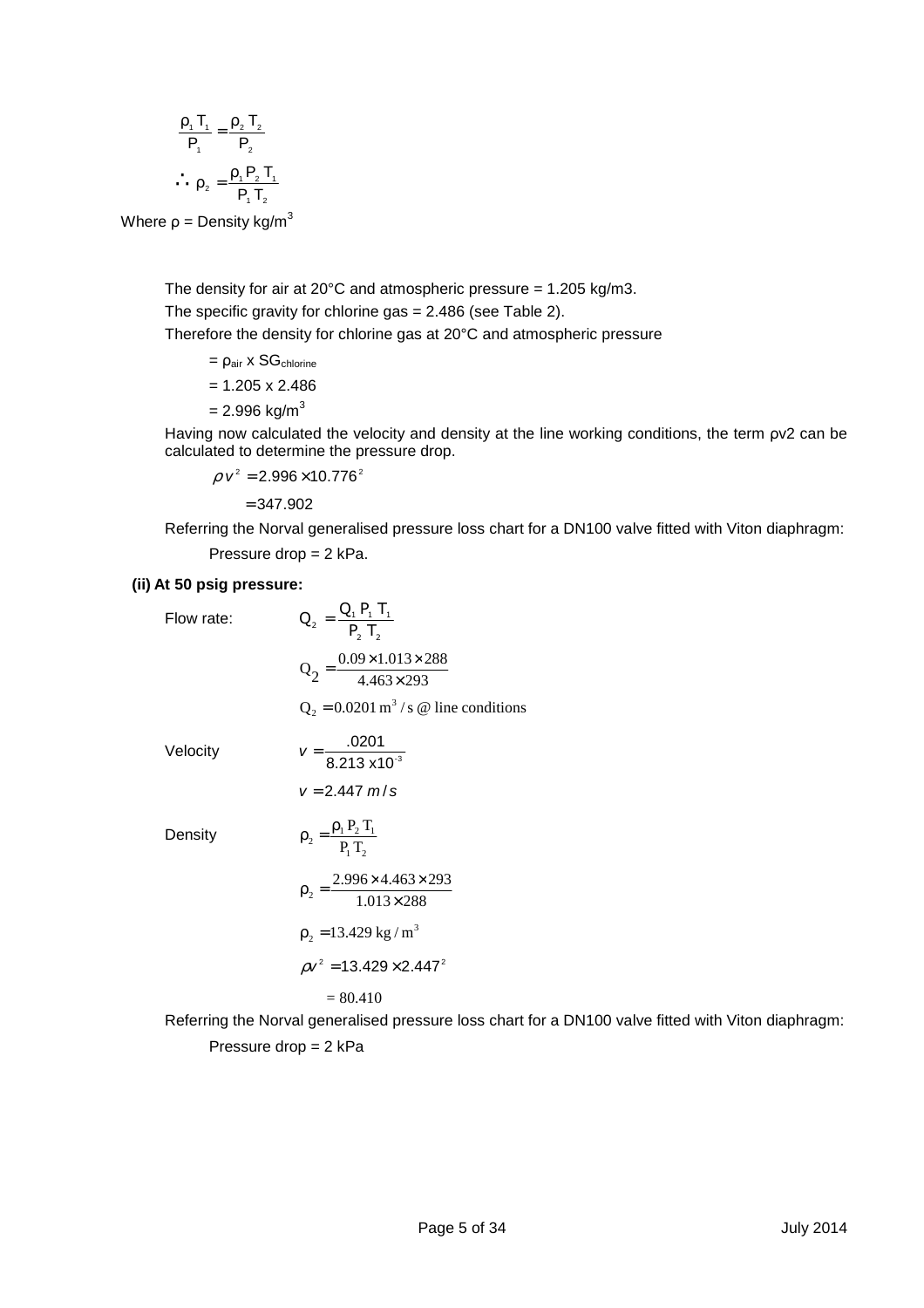### **1.3. Steam Duty**

Calculate the pressure drop obtained when passing 410 kg/hr saturated steam 3 BarG through a DN80 (3") Norval with a silicone diaphragm.

Reference steam tables @ 3 bar g steam pressure

Saturation Temperature: 143.63ºC Specific Volume: 0.462 m<sup>3</sup>/kg

Density: 2.164 kg/m<sup>3</sup>

Volumetric flowrate,  $Q =$  mass flowrate x specific volume 410

$$
=\frac{416}{3600}\times 0.462
$$
  
:. Q = 0.0526 m<sup>3</sup>/s

60 $\times$ Pipe area Velocity (ft/s) =  $\frac{\text{Flowrate}, Q}{\text{SSE}}$  $=\frac{1}{60\times}$ 

From Table 1 the area of a 3" pipe is  $4.769 \times 10^{-3}$  m<sup>2</sup>

$$
\therefore \text{ Velocity} = \frac{0.0526}{4.769 \times 10^{-3}} = 11.030 \text{ m/sec}
$$

$$
pv^{2} = 2.164 \times 11.030^{2}
$$

$$
= 263.274
$$

Referring to the generalised pressure loss chart for a DN80 Norval fitted with a silicone diaphragm: Pressure Drop = 5 kPa

### **1.4. Viscous Fluids**

The pressure drop through the valve aperture can be represented by the equation:

$$
\Delta P = \frac{\rho v^2}{2gC_o^2} \left[ \left( \frac{A_{\rm p}}{A_{\rm v}} \right)^2 - 1 \right]
$$

where  $p = fluid density$ 

 $v =$  velocity in adjacent pipeline

 $A_p$  = cross sectional area of pipeline

 $A_v$  = cross sectional area of valve aperture

 $C<sub>O</sub>$  = a discharge coefficient

g = gravitational constant

The discharge coefficient  $C<sub>o</sub>$  is a function of Reynolds number through the valve aperture, but can be taken as a constant, provided the flow through the valve is turbulent.

The degree of deformation of the diaphragm is dependent on the kinetic pressure of the fluid in the pipeline  $\frac{\rho}{2g}$ v 2  $\frac{\rho v^2}{2}$ , and does not depend on the fluid viscosity. Thus regardless of whether water, gas or

viscous oil is flowing through the valve, the value of A<sub>V</sub> will be the same if the value of  $\frac{\rho v}{2g}$ v 2  $\frac{\rho v^2}{2}$  is the same.

(Since g is a constant we can omit it and just use the value of  $pv^2$ ). It follows, therefore, that to determine pressure drops for other fluids we have only to determine the value of  $C_0$ . This can be considered as two constants – one for laminar flow conditions and one for turbulent flow conditions, based on valve Reynolds number. This assumption does not hold for very highly viscous liquids such as cold, heavy fuel oils, but is reasonably accurate for viscosities up to around 500 centistokes.

The value of  $C<sub>o</sub>$  for the  $\frac{3}{4}$ " valve with a Viton diaphragm has been determined to be 0.84 with turbulent flow, and 0.52 with laminar flow. Thus to determine the pressure drop for a medium viscosity oil, first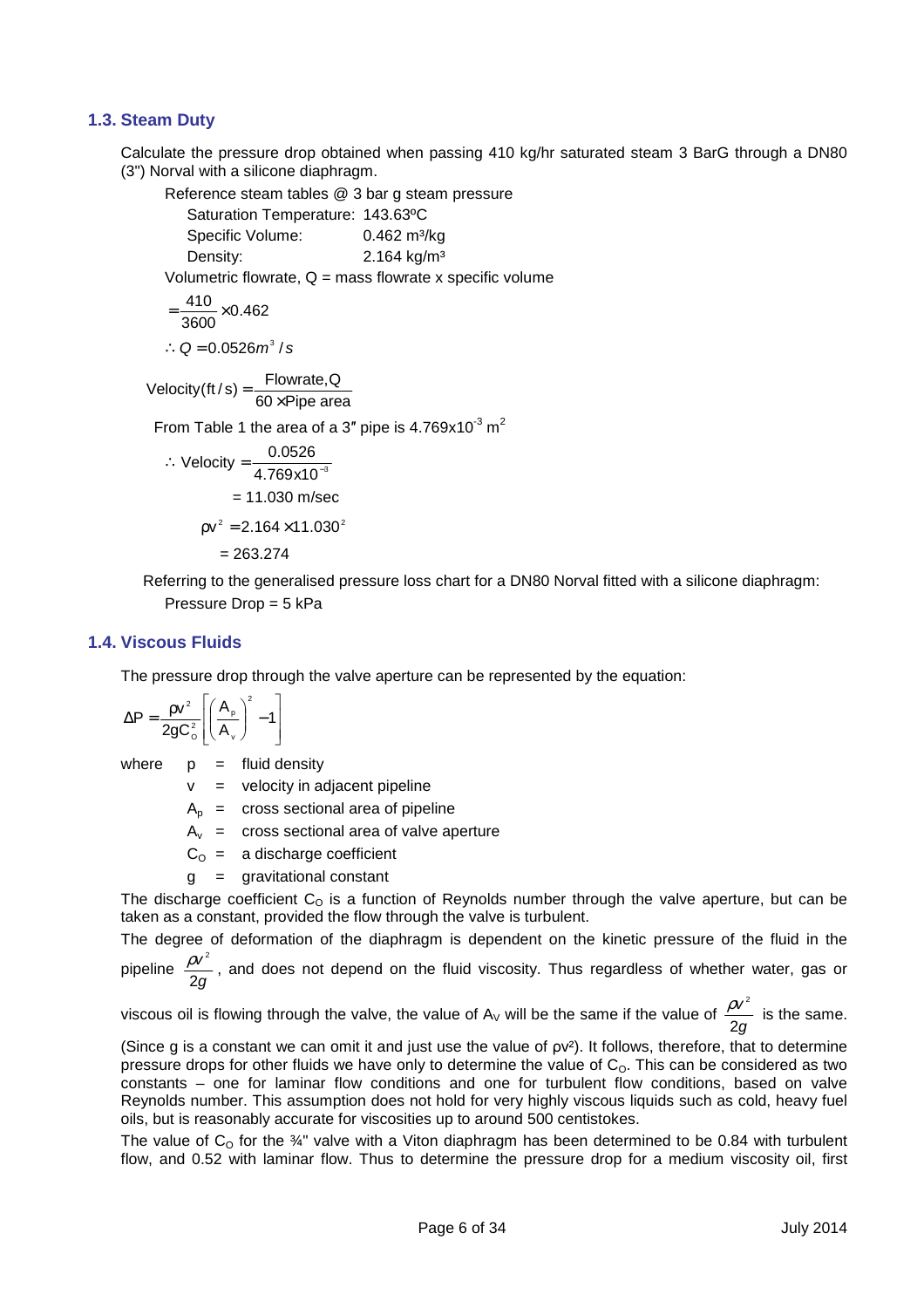calculate the value of ρv² and read off the pressure drop on the generalised pressure loss chart for the

size of valve. This pressure drop is then multiplied by 2  $0.52$  $\left( \frac{0.84}{0.025} \right)$ J  $\left(\frac{0.84}{1.2}\right)$ l  $\left(\frac{0.84}{2.73}\right)^2$  to give the actual pressure drop with oil.

Values of  $C_{\text{O}}$  for other size valves have not yet been determined but it is expected that the ratio of  $C_{\text{O}}$  for turbulent flow to  $C_{\text{O}}$  for laminar flow will remain more or less constant. Thus, until further information is 2

available, we can say that the conversion factor from pressure drop in water to viscous liquids is  $0.52$  $\left( \frac{0.84}{0.025} \right)$ J  $\left(\frac{0.84}{\ldots}\right)$ l ſ

or 2.6 for the same value of ρv².

### Example:

Determine the pressure drop of Shell Turbo 29 Oil flowing at 1.36 m<sup>3</sup>/h through a <sup>3</sup>/4" Norval with a Nitrile diaphragm at 20ºC.

| Kinematic viscosity, $v = 134 \times 10^{-6}$ m <sup>2</sup> /s |                                              |
|-----------------------------------------------------------------|----------------------------------------------|
| Density $\rho$                                                  | $= 877$ kg/m <sup>3</sup>                    |
| Flowrate                                                        | 1.36<br>3600                                 |
|                                                                 | $= 377.777 \times 10^{-6}$ m <sup>3</sup> /s |
| Hence                                                           |                                              |
|                                                                 |                                              |

Velocity v

$$
= \frac{377.777 \times 10^{-6}}{288 \times 10^{-6}}
$$
  
= 1.312 m/s

To determine if the flow is laminar

| Reynolds Number, Re |  |     | vd<br>$\upsilon$                             |
|---------------------|--|-----|----------------------------------------------|
| where               |  |     | $v =$ velocity, m/s                          |
|                     |  |     | $d =$ pipe diameter, m                       |
|                     |  |     | $v =$ kinematic viscosity, m <sup>2</sup> /s |
|                     |  |     | $1.312\times19.05\times10^{-3}$              |
|                     |  |     | $134\times10^{-6}$                           |
|                     |  | $=$ | 186.5                                        |
|                     |  |     |                                              |

Hence flow through the valve will be laminar at this viscosity

$$
pv2 = 877 \times 1.3122
$$
  
= 1509.619

Referring to the generalised pressure loss chart for a  $\frac{3}{4}$ " Norval fitted with a Nitrile diaphragm.

$$
Pressure drop = 27 kPa
$$

$$
\therefore \text{ Pressure Drop on oil} = 27 \times 2.6
$$

$$
= 70.2 \text{ kPa.}
$$

,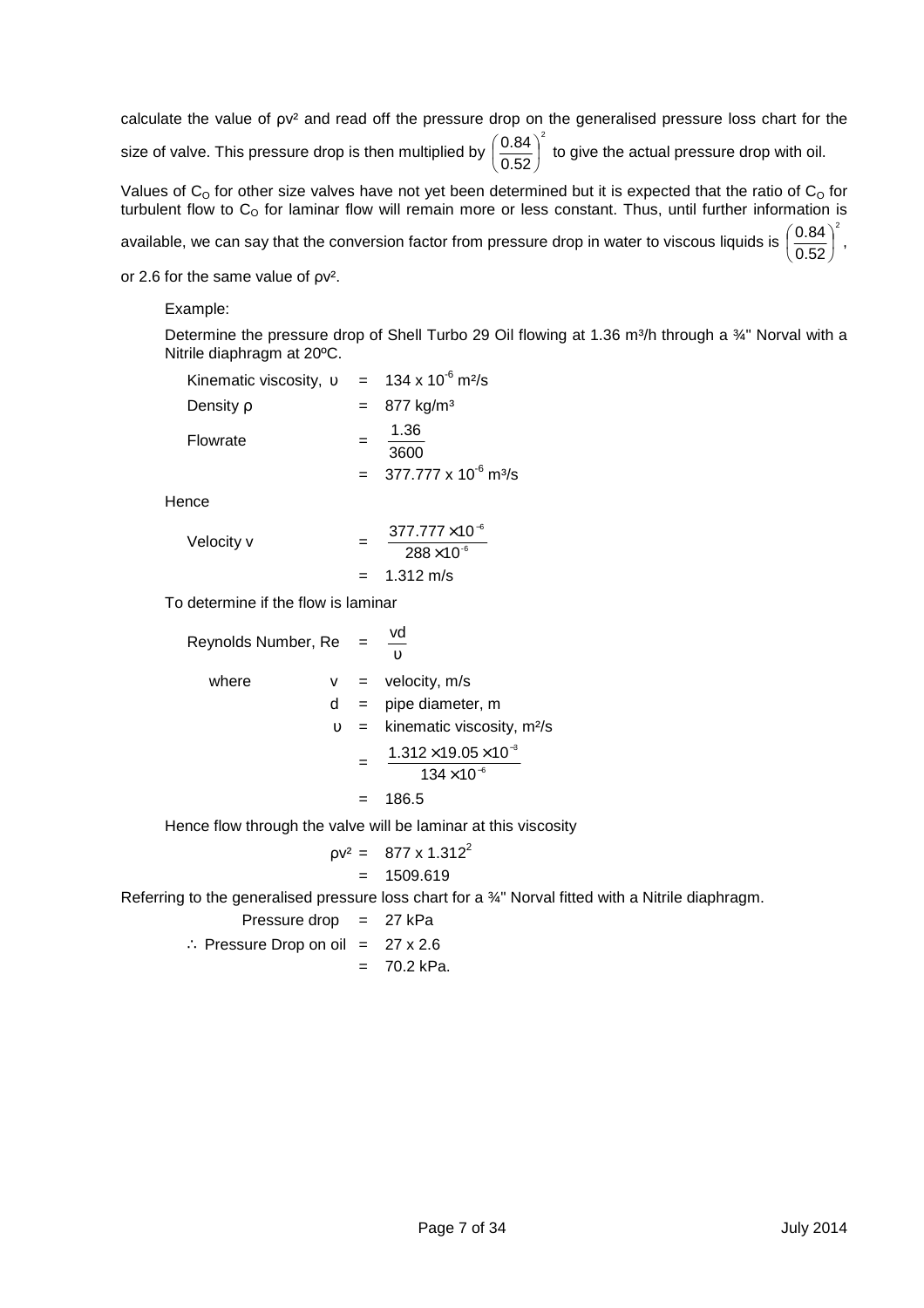| Diameter       |    | Area                       |                | Diameter | Area           |
|----------------|----|----------------------------|----------------|----------|----------------|
| Inch           | mm | m <sup>2</sup>             | Inch           | mm       | m <sup>2</sup> |
| $\frac{1}{2}$  | 15 | 195.075 x 10 <sup>-6</sup> | $2\frac{1}{2}$ | 65       | 3.086x         |
| $\frac{3}{4}$  | 20 | 345.042 x 10 <sup>-6</sup> | 3              | 80       | 4.769 x        |
|                | 25 | 557.389 x 10 <sup>-6</sup> | 4              | 100      | 8.213 x        |
| $1\frac{1}{4}$ | 32 | 966.516 x 10 <sup>-6</sup> | 5              | 125      | 12.908 x       |
| $1\frac{1}{2}$ | 40 | $1.316 \times 10^{-3}$     | 6              | 150      | 18.646 x       |
| $\overline{2}$ | 50 | $2.163 \times 10^{-3}$     | 8              | 200      | 32.283 x       |

|  |  | Table 1. Pipe Areas Based on Schedule 40 Pipe. |  |
|--|--|------------------------------------------------|--|
|  |  |                                                |  |

| Diameter       |    | Area                       | Diameter       |     | Area                   |
|----------------|----|----------------------------|----------------|-----|------------------------|
| nch            | mm | m <sup>2</sup>             | Inch           | mm  | m <sup>2</sup>         |
| $\frac{1}{2}$  | 15 | $195.075 \times 10^{-6}$   | $2\frac{1}{2}$ | 65  | 3.086 x $10^{-3}$      |
| $\frac{3}{4}$  | 20 | 345.042 x 10 <sup>-6</sup> | 3              | 80  | $4.769 \times 10^{-3}$ |
| $\overline{1}$ | 25 | 557.389 x 10 <sup>-6</sup> | 4              | 100 | $8.213 \times 10^{-3}$ |
| $1\frac{1}{4}$ | 32 | 966.516 x $10^{-6}$        | 5              | 125 | 12.908 x $10^{-3}$     |
| $1\frac{1}{2}$ | 40 | $1.316 \times 10^{-3}$     | 6              | 150 | 18.646 x $10^{-3}$     |
| 2              | 50 | $2.163 \times 10^{-3}$     | 8              | 200 | 32.283 x $10^{-3}$     |

### **Table 2. Specific Gravity of Gases Relative to Air.**

| Gas             | Symbol          | SG.    | Gas                | Symbol             | SG.    |
|-----------------|-----------------|--------|--------------------|--------------------|--------|
| Air             |                 | 1.0000 | Hydrogen Sulphide  | $H_2S$             | 1.1895 |
| Ammonia         | NH <sub>3</sub> | 0.5971 | Methane            | CH <sub>4</sub>    | 0.5537 |
| Carbon Dioxide  | CO <sub>2</sub> | 1.5300 | Methyl Chloride    | CH <sub>3</sub> Cl | 1.7400 |
| Carbon Monoxide | CO              | 0.9680 | Nitrogen           | $N_2$              | 0.9670 |
| Chlorine        | Cl <sub>2</sub> | 2.4900 | Nitrous Oxide      | N <sub>2</sub> 0   | 1.5300 |
| Ethylene        | $C_2H_4$        | 0.9683 | Oxygen             | O <sub>2</sub>     | 1.1050 |
| <b>Helium</b>   | He              | 0.1368 | Suphur Dioxide     | SO <sub>2</sub>    | 2.2640 |
| Hydrogen        | H <sub>2</sub>  | 0.0695 | <b>Natural Gas</b> |                    | 0.6000 |

| Symbol          | SG.    | Gas                | Symbol             | SG.    |
|-----------------|--------|--------------------|--------------------|--------|
|                 | 1.0000 | Hydrogen Sulphide  | $H_2S$             | 1.1895 |
| NH <sub>3</sub> | 0.5971 | Methane            | CH <sub>4</sub>    | 0.5537 |
| CO <sub>2</sub> | 1.5300 | Methyl Chloride    | CH <sub>3</sub> Cl | 1.7400 |
| CO              | 0.9680 | Nitrogen           | N <sub>2</sub>     | 0.9670 |
| Cl <sub>2</sub> | 2.4900 | Nitrous Oxide      | N <sub>2</sub> 0   | 1.5300 |
| $C_2H_4$        | 0.9683 | Oxygen             | O <sub>2</sub>     | 1.1050 |
| He              | 0.1368 | Suphur Dioxide     | SO <sub>2</sub>    | 2.2640 |
| H <sub>2</sub>  | 0.0695 | <b>Natural Gas</b> |                    | 0.6000 |
|                 |        |                    |                    |        |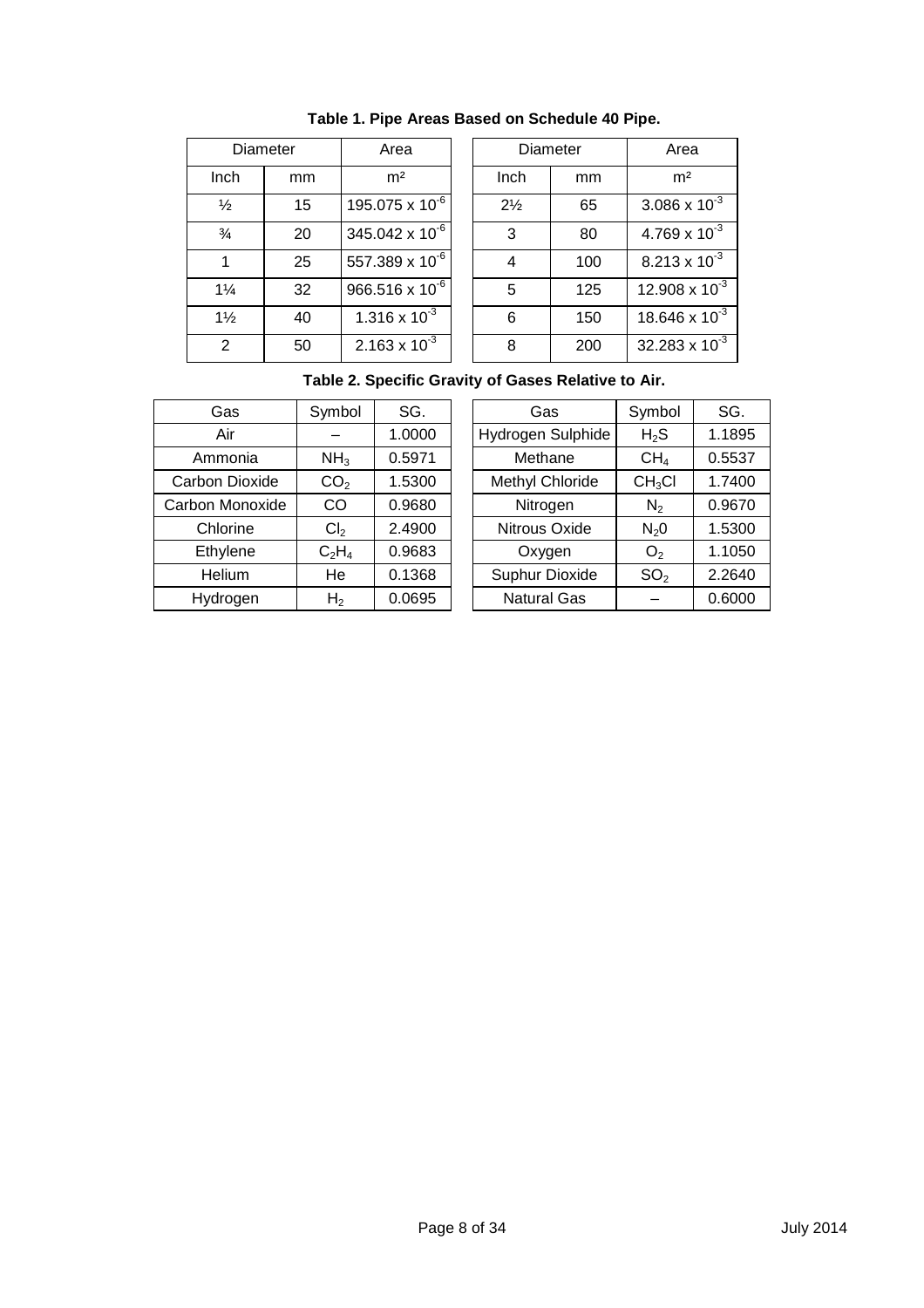

**Chart 1: Pressure Loss for Water - EPDM Diaphragms**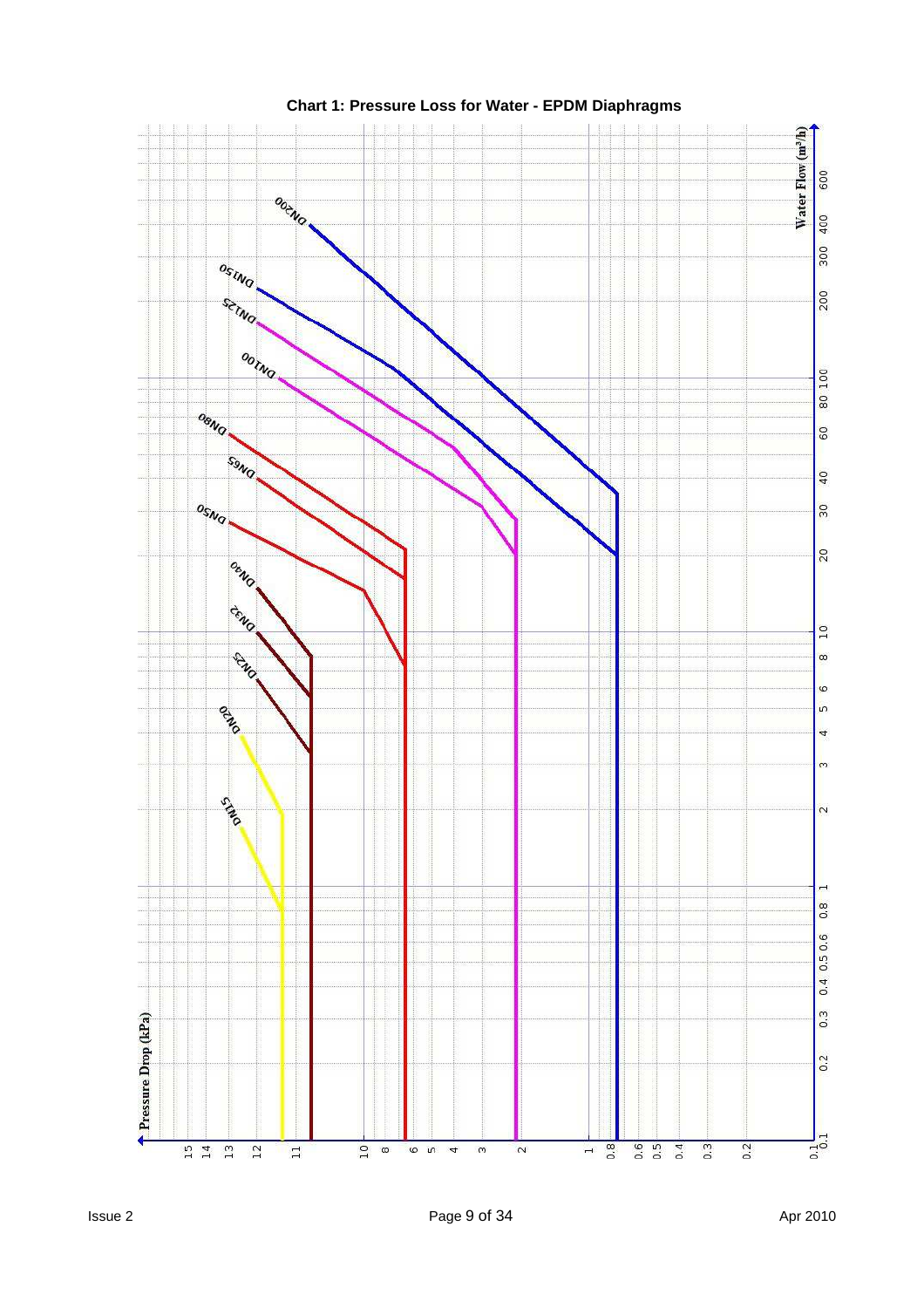

### **Chart 2: Pressure Loss - Sizes DN15 & DN20**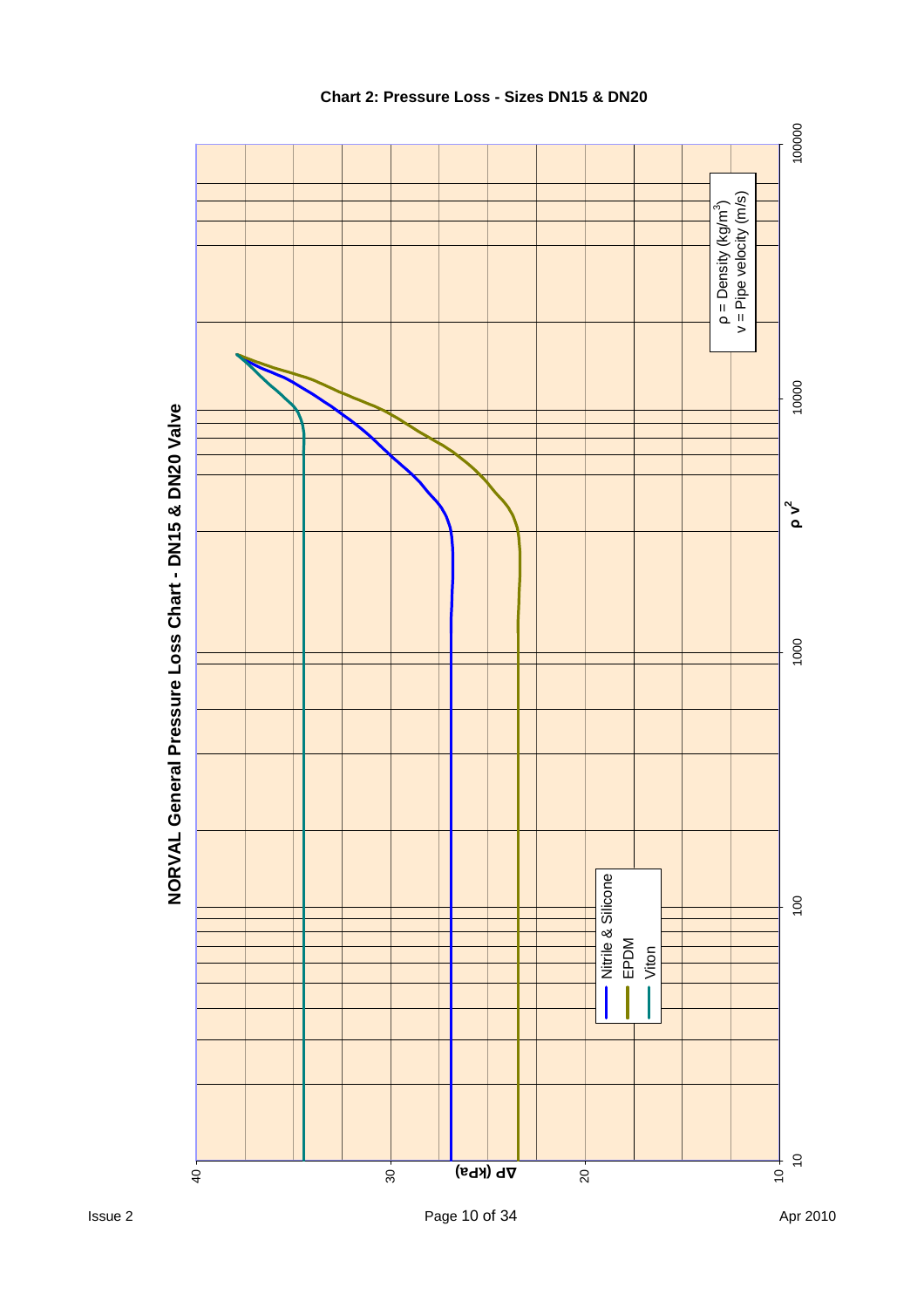

# NORVAL General Pressure Loss Chart - DN25, DN32 & DN40 Valves

### **Chart 3: Pressure Loss - Sizes DN25 - DN40**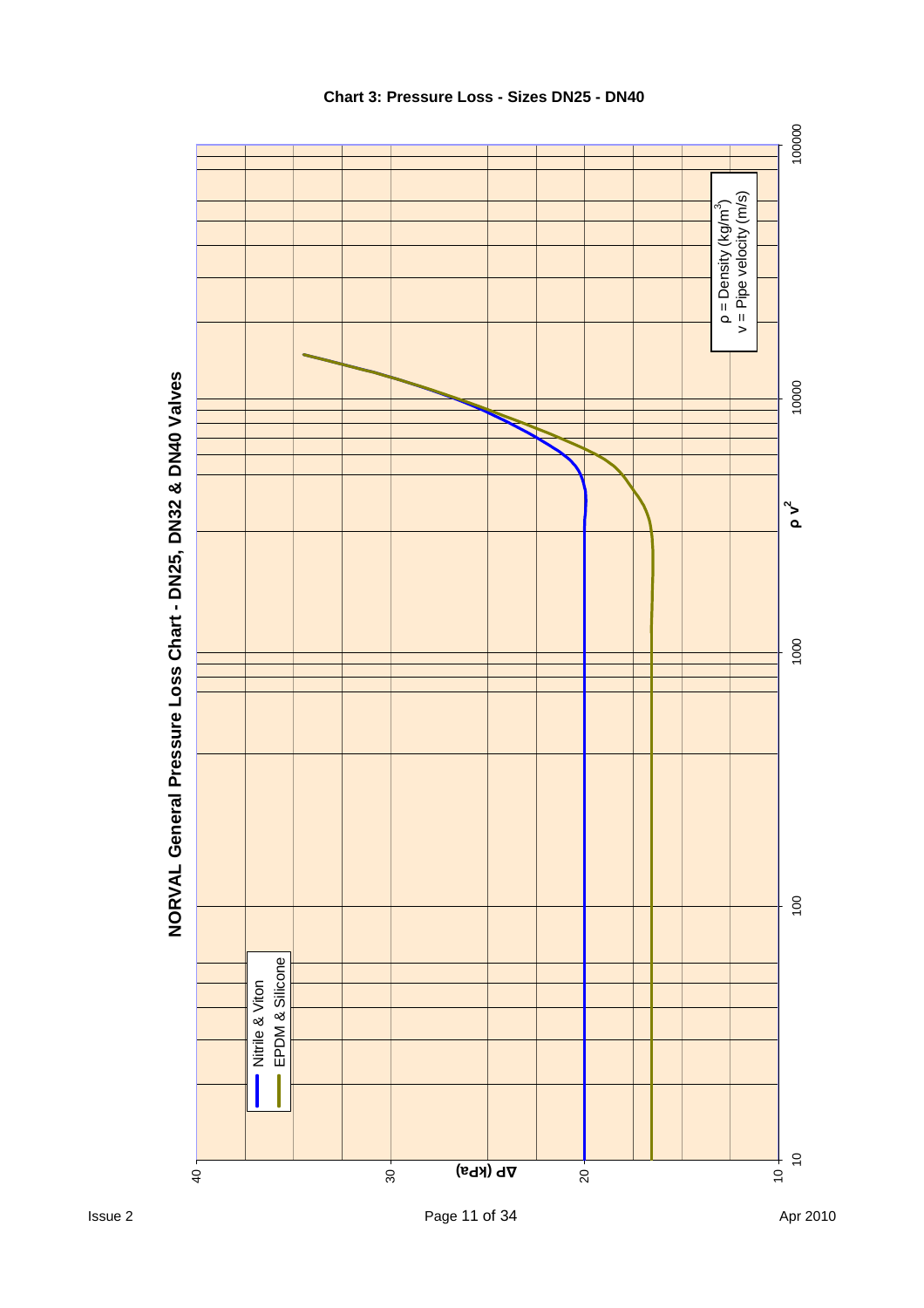

## NORVAL General Pressure Loss Chart - DN50 Valve

### **Chart 4: Pressure Loss - Size DN50**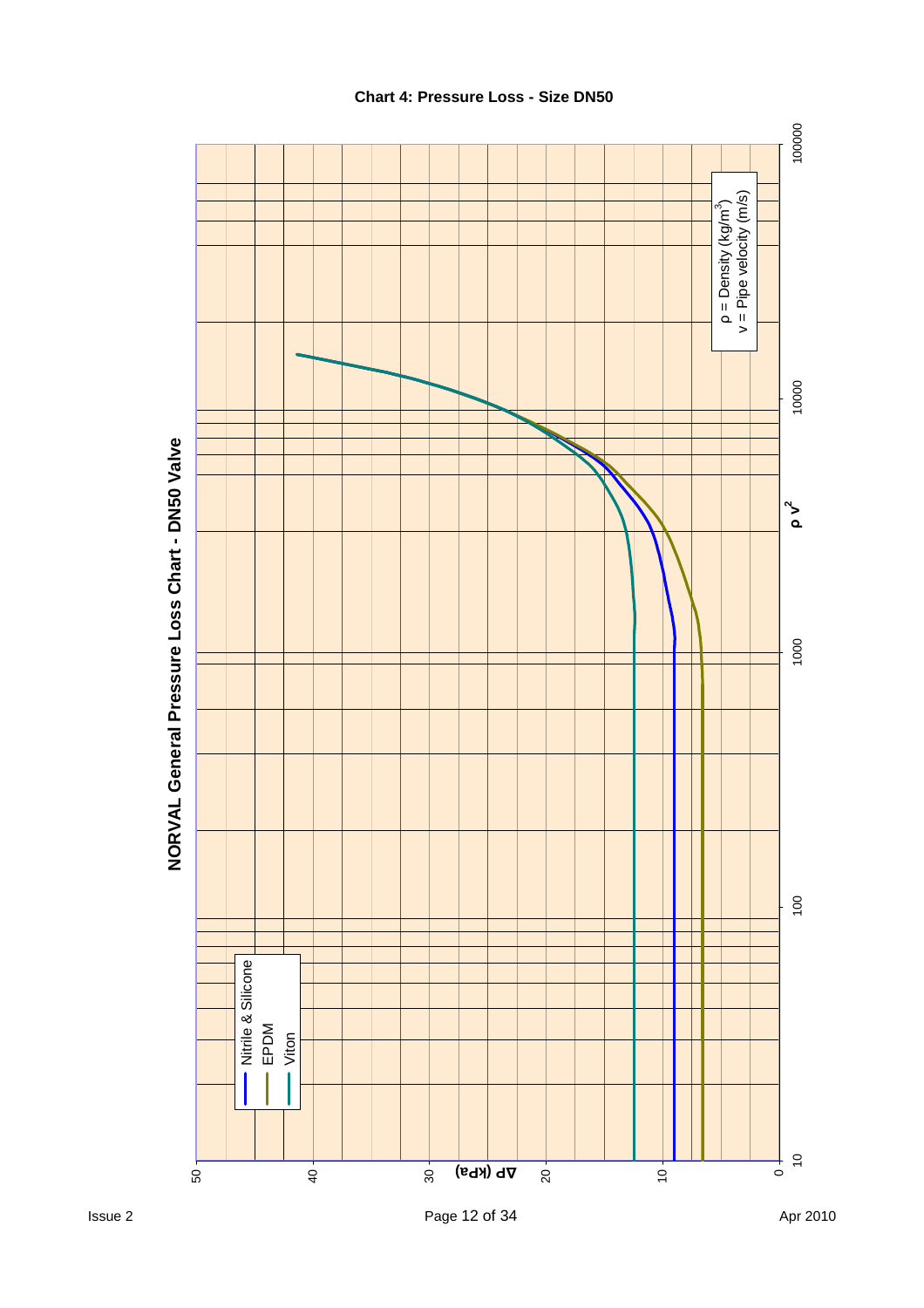

# NORVAL General Pressure Loss Chart - DN65 & DN80 Valves

### **Chart 5: Pressure Loss - Sizes DN65 & DN80**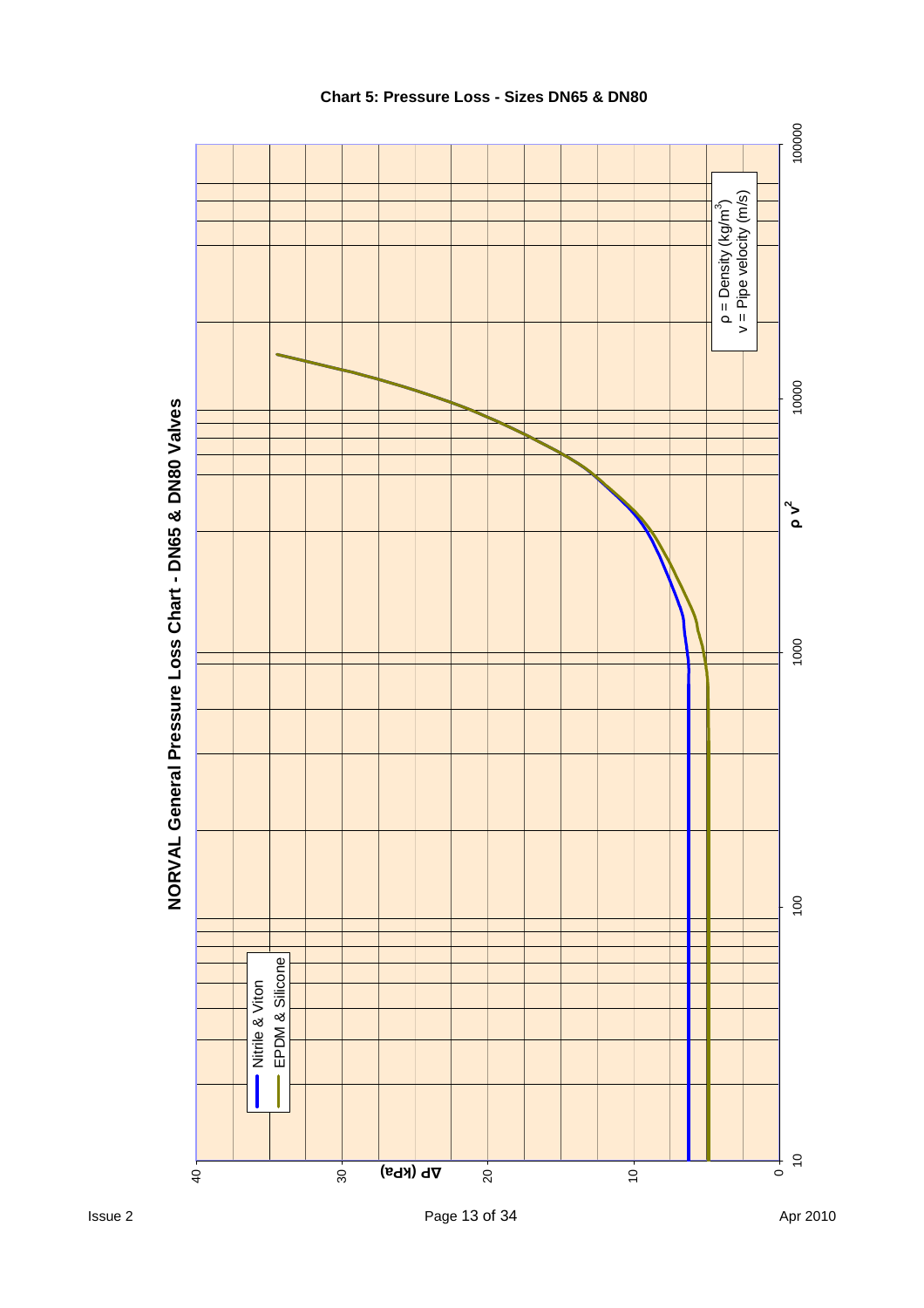

## NORVAL General Pressure Loss Chart - DN100 Valve

### **Chart 6: Pressure Loss - Size DN100**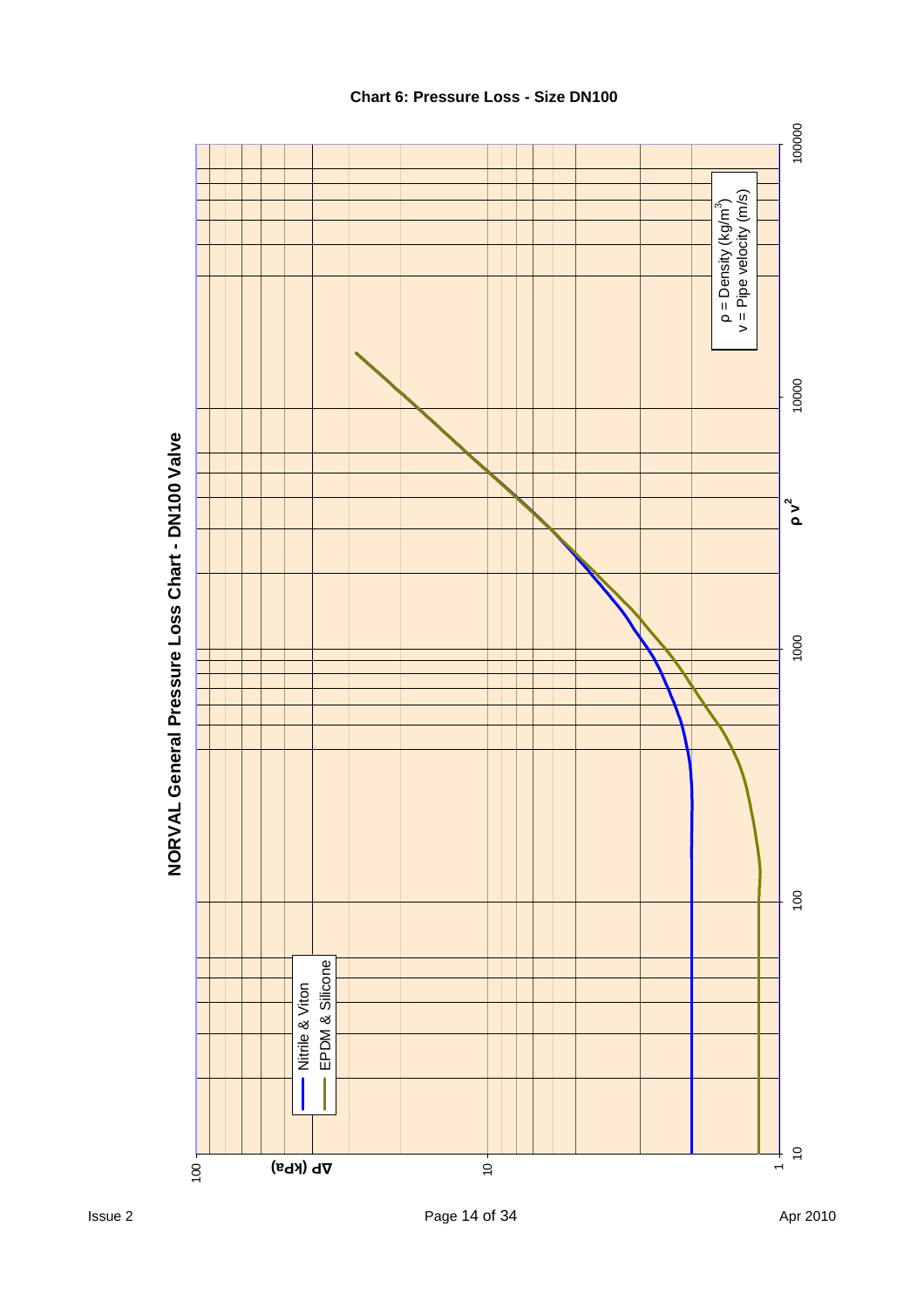



### **Chart 7: Pressure Loss - Size DN125**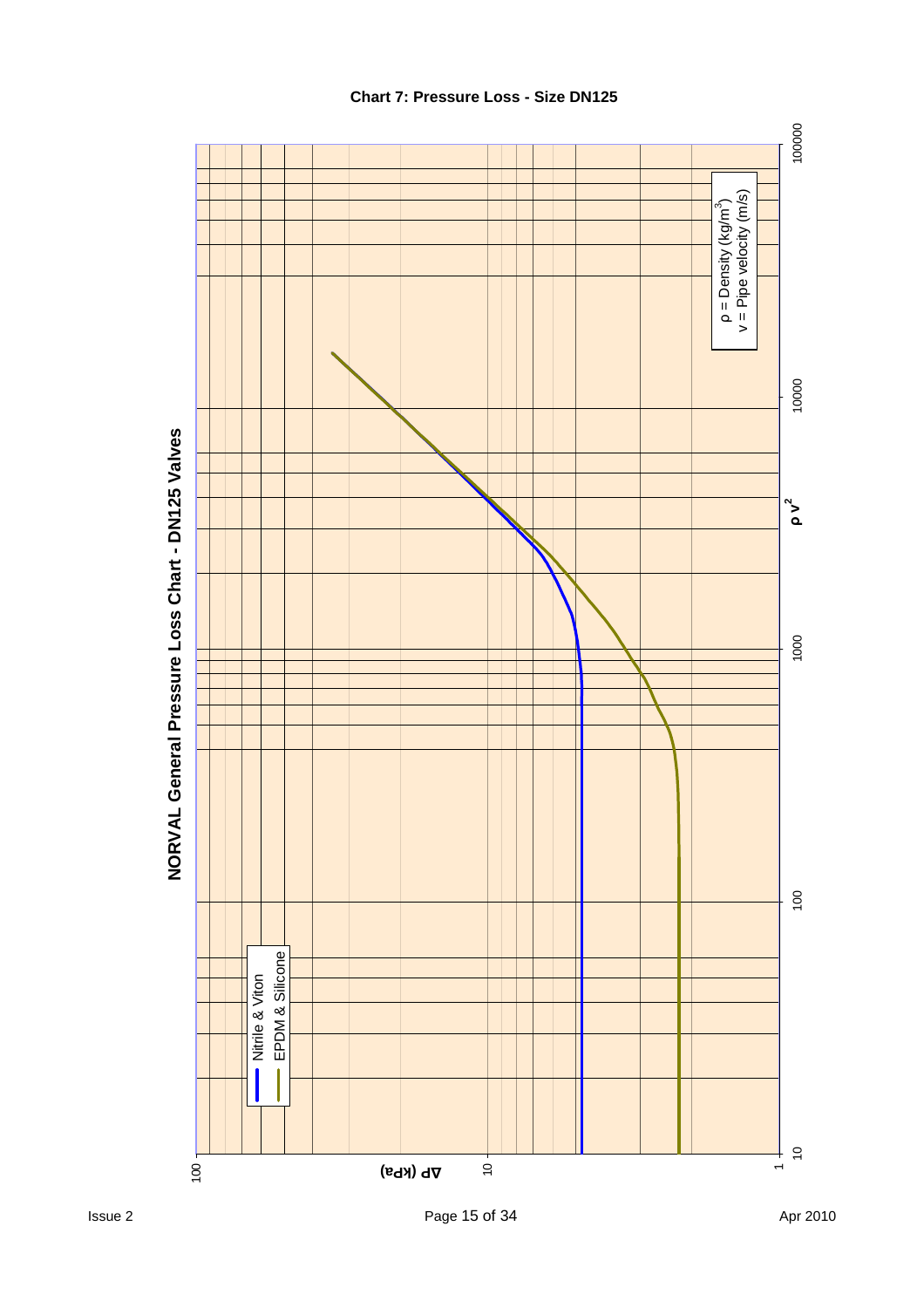

### **Chart 8: Pressure Loss - Sizes DN150 & DN200**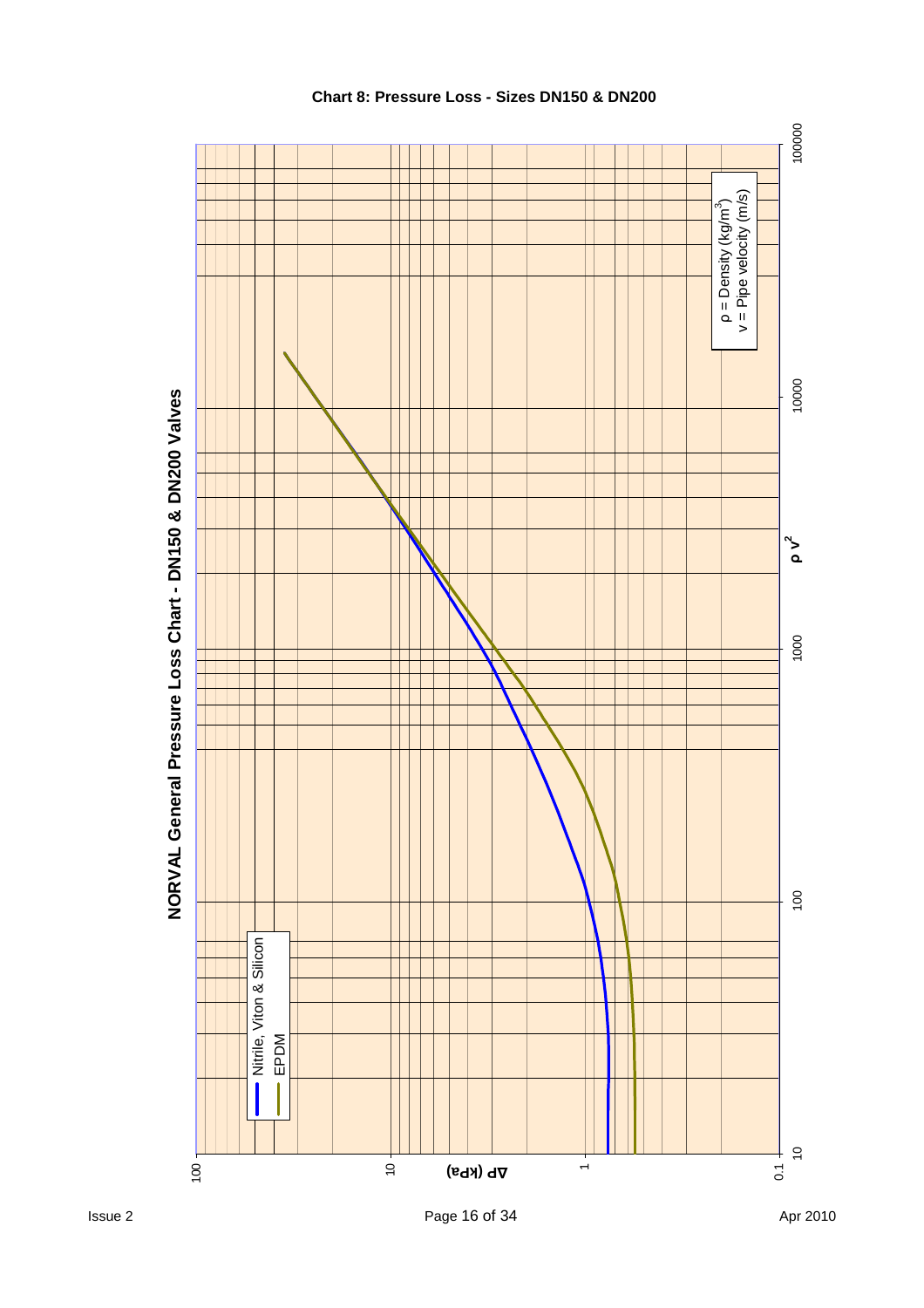### **2.0. Pressure/Temperature Chart.**

Selection of the correct diaphragm material must take into account the temperature and backpressure in the system. The table below gives the safe working pressures where the backpressure condition exists continuously for long periods.

| Diaphragm           |    | Temperature <sup>°</sup> C |     |     |     |     |          |  |
|---------------------|----|----------------------------|-----|-----|-----|-----|----------|--|
| <b>Rubber Grade</b> | 20 | 50                         | 70  | 100 | 150 | 200 |          |  |
| Fluorocarbon (3)    | 16 | 16                         | 16  | 16  | 10  | 4   |          |  |
| Silicon (4)         | 16 | 14                         | 10  | 9   | 8   |     | BarG     |  |
| Nitrile (6)         | 16 | 16                         | 14  | 12  |     |     | Pressure |  |
| EPDM (7)            | 16 | 11                         | 8.5 | 6   | 3   |     |          |  |

### **Table 3. Norval Pressure Temperature Ratings.**

All Norval valves are rated for 16 BarG at 21ºC (70ºF); variation of pressure with elevated temperature for continuous operation is given in Chart 9.

### **2.1. Temperature Limitations.**

For intermittent operation it is permissible to extend the maximum operating temperature in accordance with the following table:

| Diaphragm<br>Material | Normal Working<br>Temperature | Maximum Peak<br>Temperature |
|-----------------------|-------------------------------|-----------------------------|
| Fluorocarbon          | $180^{\circ}$ C               | $200^{\circ}$ C             |
| Silicone              | $150^{\circ}$ C               | $180^{\circ}$ C             |
| <b>Nitrile</b>        | $80^{\circ}$ C                | $100^{\circ}$ C             |
| <b>EPDM</b>           | $120^{\circ}$ C               | $150^{\circ}$ C             |

### **Table 4. Norval Temperature Limitations.**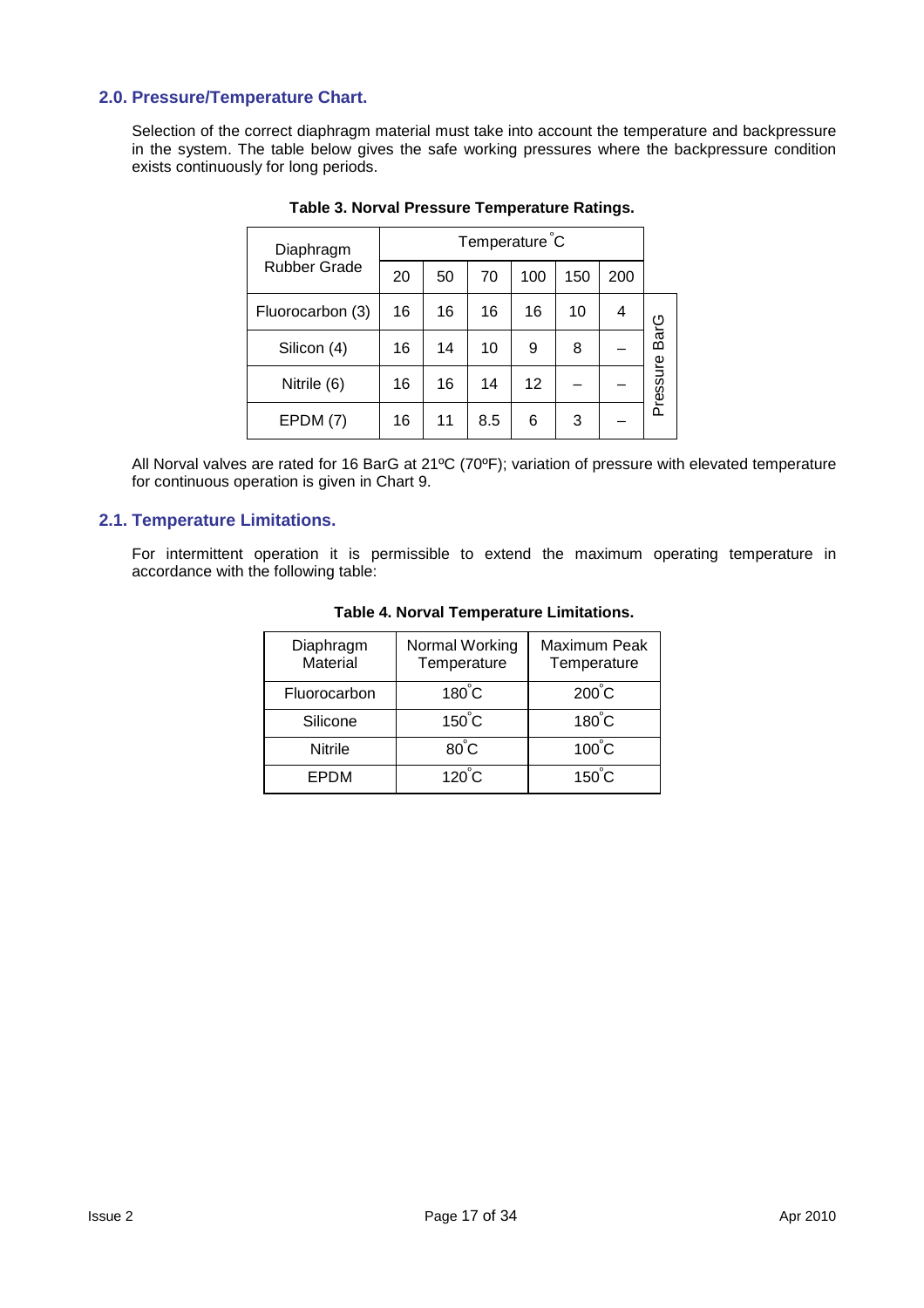

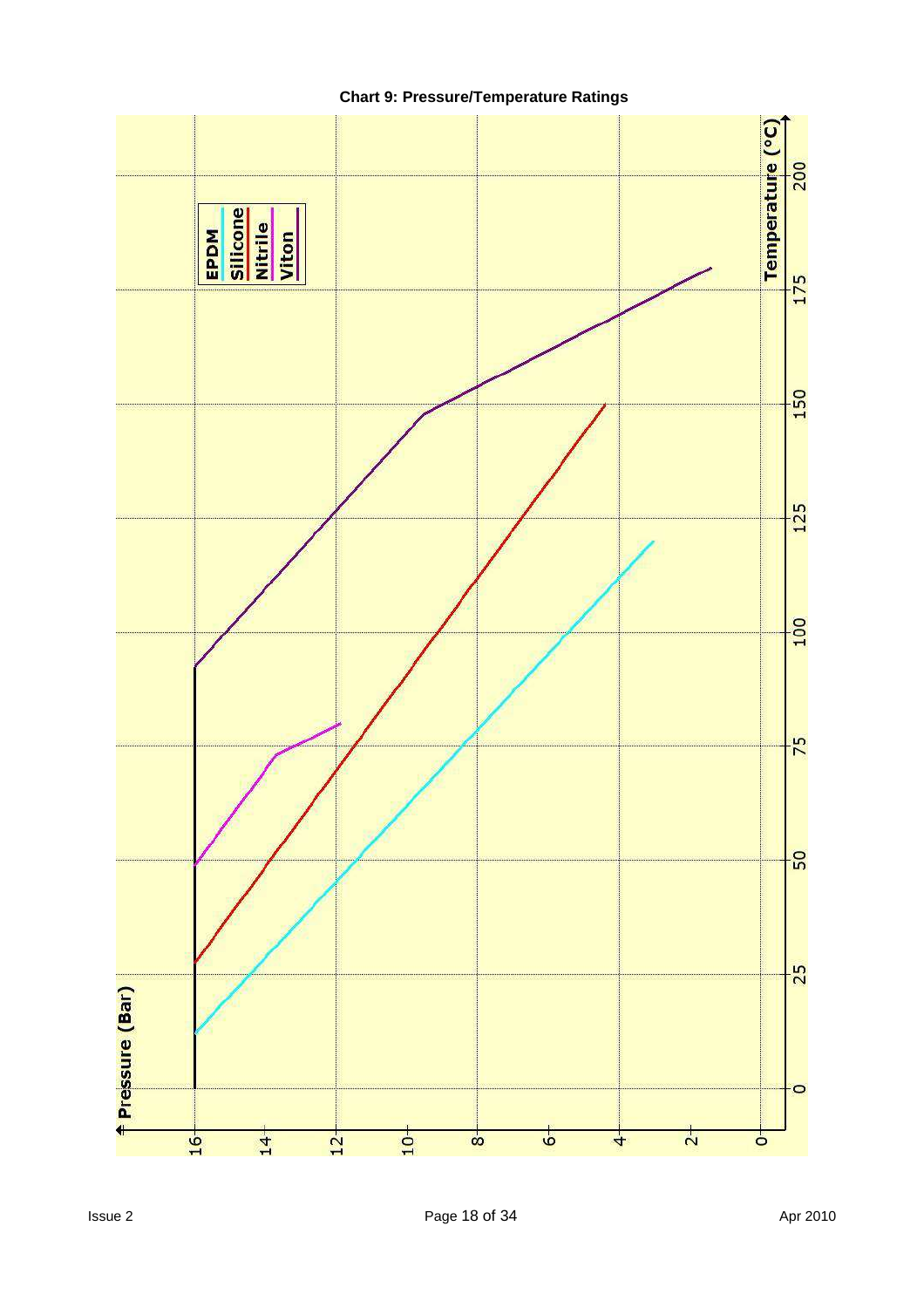### **3.0 Limiting Operation Conditions.**

Table 5 is a guide to the maximum flowrate for the various size Norvals for water and air duty. The flowrates are based on the maximum pipe velocities for water and air at entry of 3 m/s and 12 m/s respectively.

|                | Norval Size  | <b>Flowrates</b> |               |  |
|----------------|--------------|------------------|---------------|--|
| Inch.          | Metric       | Water – I/s      | $Air - Nm3/h$ |  |
| $\frac{1}{2}$  | DN15         | 0.38             | 4.8           |  |
| $\frac{3}{4}$  | <b>DN20</b>  | 0.91             | 11.4          |  |
| 1              | <b>DN25</b>  | 1.50             | 12.1          |  |
| $1\frac{1}{4}$ | DN32         | 2.40             | 32.5          |  |
| $1\frac{1}{2}$ | <b>DN40</b>  | 3.80             | 48.8          |  |
| $\overline{2}$ | <b>DN50</b>  | 6.00             | 81.4          |  |
| $2\frac{1}{2}$ | <b>DN65</b>  | 9.80             | 130.3         |  |
| 3              | <b>DN80</b>  | 13.60            | 195.4         |  |
| 4              | DN100        | 24.20            | 342           |  |
| 5              | DN125        | 38.60            | 521           |  |
| 6              | DN150        | 55.30            | 765           |  |
| 8              | <b>DN200</b> | 98.50            | 1368          |  |

### **Table 5. Maximum Flowrates for Water and Air**

Certain pipeline velocities for various fluids have been recommended and these are:

| Water and oil | $2.75 \text{ m/s}$ |
|---------------|--------------------|
| Process gas   | $9-12 \text{ m/s}$ |
| Air           | 15-23 $m/s$        |

It can be seen that the recommended pipeline velocity for air is higher than that recommended for the Norval and that is the reason why in certain cases the Norval is unsuitable.

### **4.0 Low Temperature Limitations.**

Table 6 gives the low temperature limitations of Norval diaphragms. However, it must be borne in mind that the performance of the elastomer at low temperatures will be impaired relative to room or elevated temperatures.

Caution should be exercised in specifying Norval for such duties – especially with potentially hazardous fluids.

| Diaphragm<br>Material | <b>Minimum Operating</b><br>Temperature |
|-----------------------|-----------------------------------------|
| EPDM                  | -40 $^{\circ}$ C                        |
| Nitrile               | $-10^{\circ}$ C                         |
| Viton                 | 0°C                                     |
| Silicone              | -50°C                                   |

### **Table 6. Low Temperature Limitations**

### **5.0 Norval Diaphragm Storage/Shelf Life.**

Diaphragms should be stored away from direct light and protected from extremes of temperature. They should not be allowed to come into contact with ozone, for example from electrical machinery, as this can degrade rubber diaphragms.

To ensure diaphragms are in good condition when installed they should not be stored for longer than the periods shown in Table 7.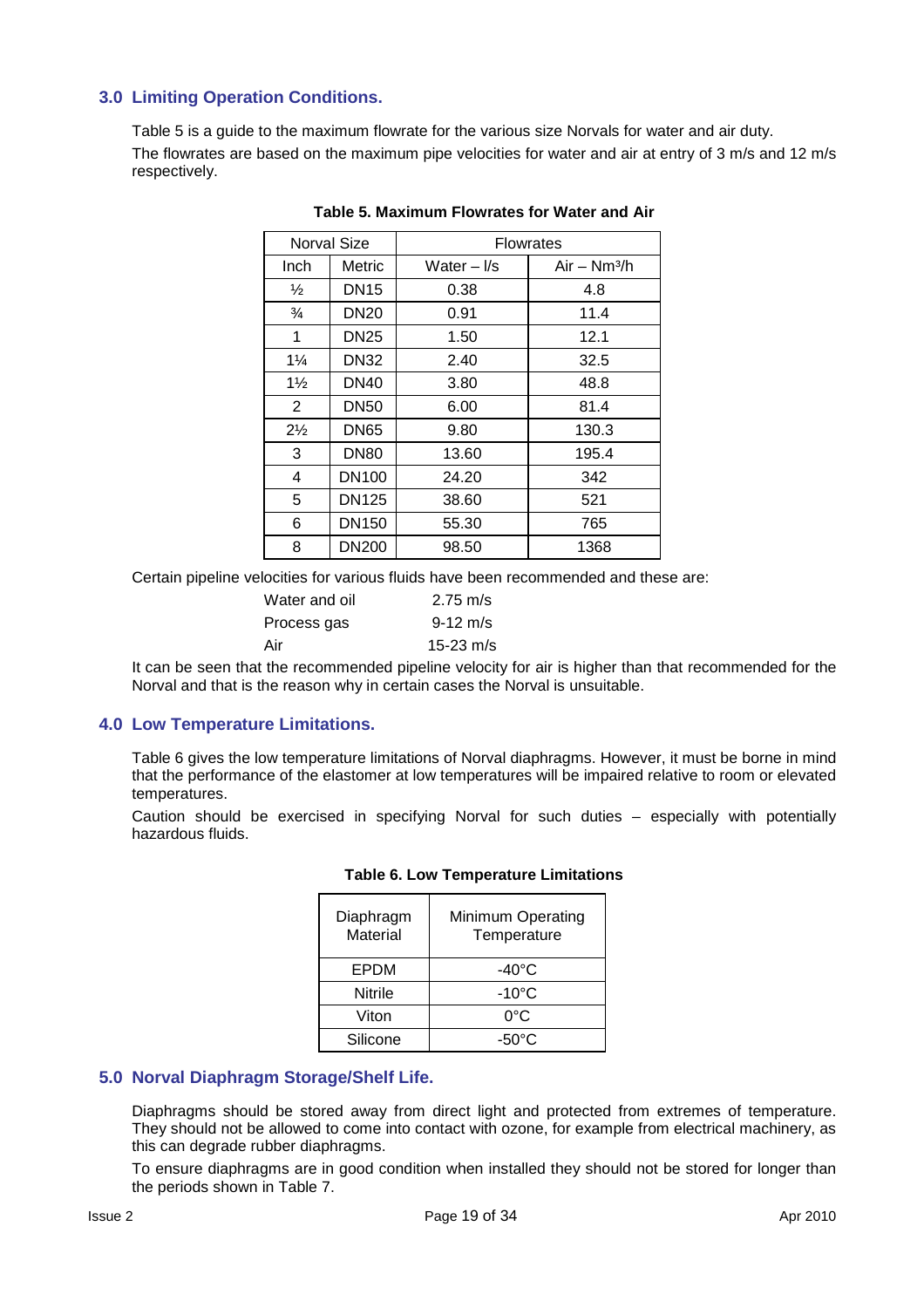| Grade        | Max. Storage Period at 20°C   |
|--------------|-------------------------------|
| Viton $(3)$  | Indefinite (at least 8 years) |
| Nitrile (6)  | 15 Years                      |
| EPDM(7)      | 15 Years                      |
| Silicone (4) | Indefinite (at least 8 years) |

### **Table 7. Diaphragm Shelf Life**

### **6.0 Limitations on Usage of Synthetic Rubber Diaphragms.**

In view of the problems experienced with permanent set and stress relaxation in synthetic rubber diaphragms, please observe the limitations to their use as shown in Table 8, below. The times in days stated in the table are the maximum continuous periods for valves to be in the "open" or "flow" mode.

It is accepted that these limitations are somewhat arbitrary and represent an oversimplification of a very complex phenomenon. One point that should be borne in mind is that, an operating cycle consisting of prolonged periods "open" followed by short periods "closed", can have a cumulative effect on the set of the diaphragm. For example: the set produced during the first "open" period is not completely reversed at the first closure, and during the second and subsequent "open" periods the initial degree of set will be added, until a point may be reached where the valve fails to close when required. The ideal situation therefore is one in which the "open" and "closed" periods are of similar length.

| Table 8. Minimum Frequency of Operation |  |  |
|-----------------------------------------|--|--|
|-----------------------------------------|--|--|

| Temperature C               |        |       |  |  |  |
|-----------------------------|--------|-------|--|--|--|
| 50-100<br>Above 100<br>0-50 |        |       |  |  |  |
| 7 days                      | 3 days | 1 day |  |  |  |

Note: 1 day  $= 24$  hours.

### **7.0 Norval Type CD/M - Module Pressure Drop.**

To obtain the pressure drop across a CD/M module:

- i) Divide the flowrate by the number of cones in the centre plate. (See Table 9 for cone numbers).
- ii) Look up the pressure drop for DN100 or DN200 Norval (as appropriate) on the pressure loss graph (Chart 6 or Chart 8) for this flowrate.
- iii) Multiply the pressure drop by 1.3 to give the pressure drop for the module.

| Table 9. Norval Type CD/M – Number / Size of Co |                           |  |  |  |  |
|-------------------------------------------------|---------------------------|--|--|--|--|
| Type CD/M Size                                  | Number / Size<br>of Cones |  |  |  |  |
| 250                                             | 7 off / DN100             |  |  |  |  |
| 300                                             | 9 off / DN100             |  |  |  |  |
| 350                                             | 12 off / DN100            |  |  |  |  |
| 400                                             | 16 off / DN100            |  |  |  |  |
| 450                                             | 5 off / DN200             |  |  |  |  |
| 500                                             | 7 off / DN200             |  |  |  |  |
| 600                                             | 9 off / DN200             |  |  |  |  |

**Table 9. Norval Type CD/M – Number / Size of Cones** 

An inferred pressure drop chart for Norval type CD/M in sizes 250 to 600 with water at 15°C and EPDM diaphragms is shown in below.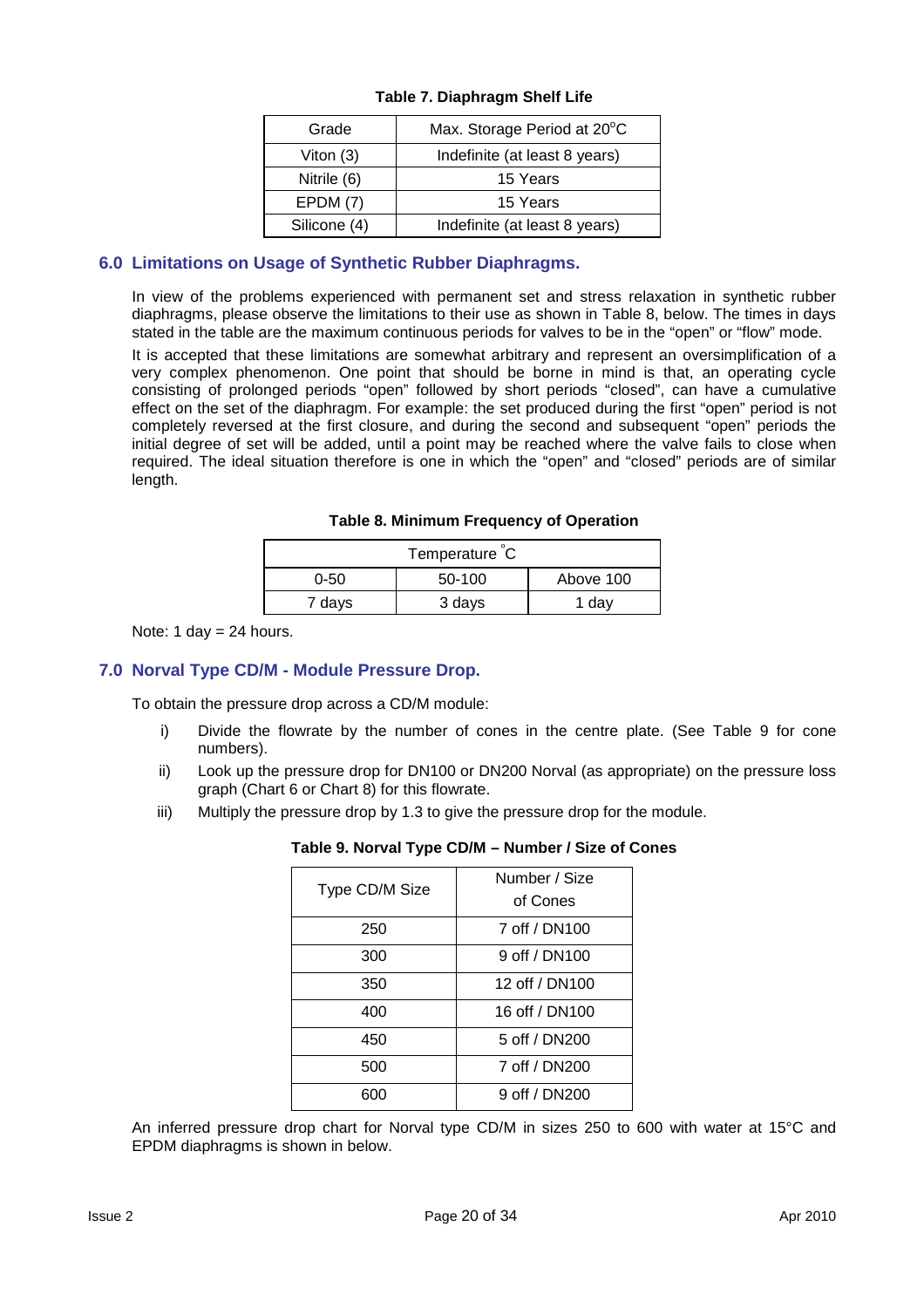

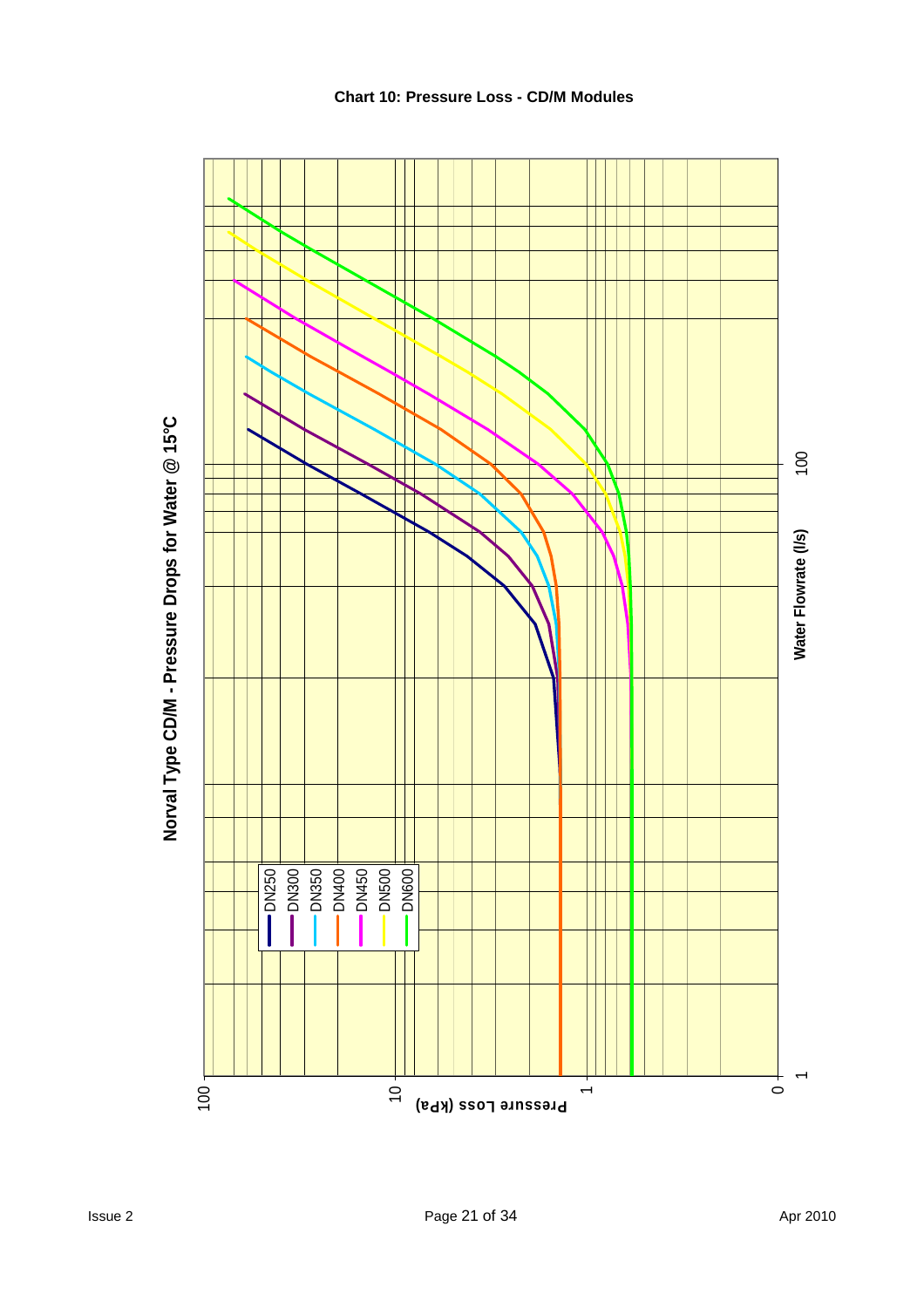### **8.0 Cracking Pressure for Norval**

The Norval requires a certain pressure, depending on valve size, to initiate opening the valve. This pressure is referred to as the cracking pressure and is defined as the pressure drop to just overcome the natural resistance of the rubber causing sealing. Table 10 is a guide to the cracking pressure for each size of Norval and diaphragm material, tested on air – the pressure to give a steady flow of bubbles.

| <b>Valve Size</b> |              |             | Cracking Pressure kPa        |
|-------------------|--------------|-------------|------------------------------|
| Inch              | Metric       | <b>EPDM</b> | Nitrile, Viton &<br>Silicone |
| $\frac{1}{2}$ "   | <b>DN15</b>  | 10          | 14                           |
| $\frac{3}{4}$ "   | <b>DN20</b>  | 10          | 14                           |
| 1"                | <b>DN25</b>  | 10          | 14                           |
| $1\frac{1}{4}$    | <b>DN32</b>  | 10          | 14                           |
| $1\frac{1}{2}$    | <b>DN40</b>  | 10          | 14                           |
| 2"                | <b>DN50</b>  | 6           | 9                            |
| $2\frac{1}{2}$ "  | <b>DN65</b>  | 3           | 4                            |
| 3"                | <b>DN80</b>  | 3           | 4                            |
| 4"                | <b>DN100</b> | 2           | $\overline{2}$               |
| 5"                | <b>DN125</b> | 4           | 6                            |
| 6"                | <b>DN150</b> | 1           | 1                            |
| 8"                | <b>DN200</b> | 1           | 1                            |

### **Table 10. Norval Cracking Pressures**

### **9.0 The General Chemical Resistance of Various Elastomers**

The following pages are offered as General Guide and indication of the suitability of various elastomers in use today for service in these chemicals and fluids.

The ratings are based, for most part on published literature of various polymer suppliers and rubber manufacturers; we cannot guarantee their accuracy nor assume responsibility for their use. Several factors must always be considered in using a rubber part in service.

The most important factors are temperature, pressure, concentration of the liquids and the environment in which elastomers are used. If in doubt, Northvale's Technical Department will be pleased to assist you on receipt of full details of your requirements.

If column is left blank then we have no data or insufficient evidence to make an assessment.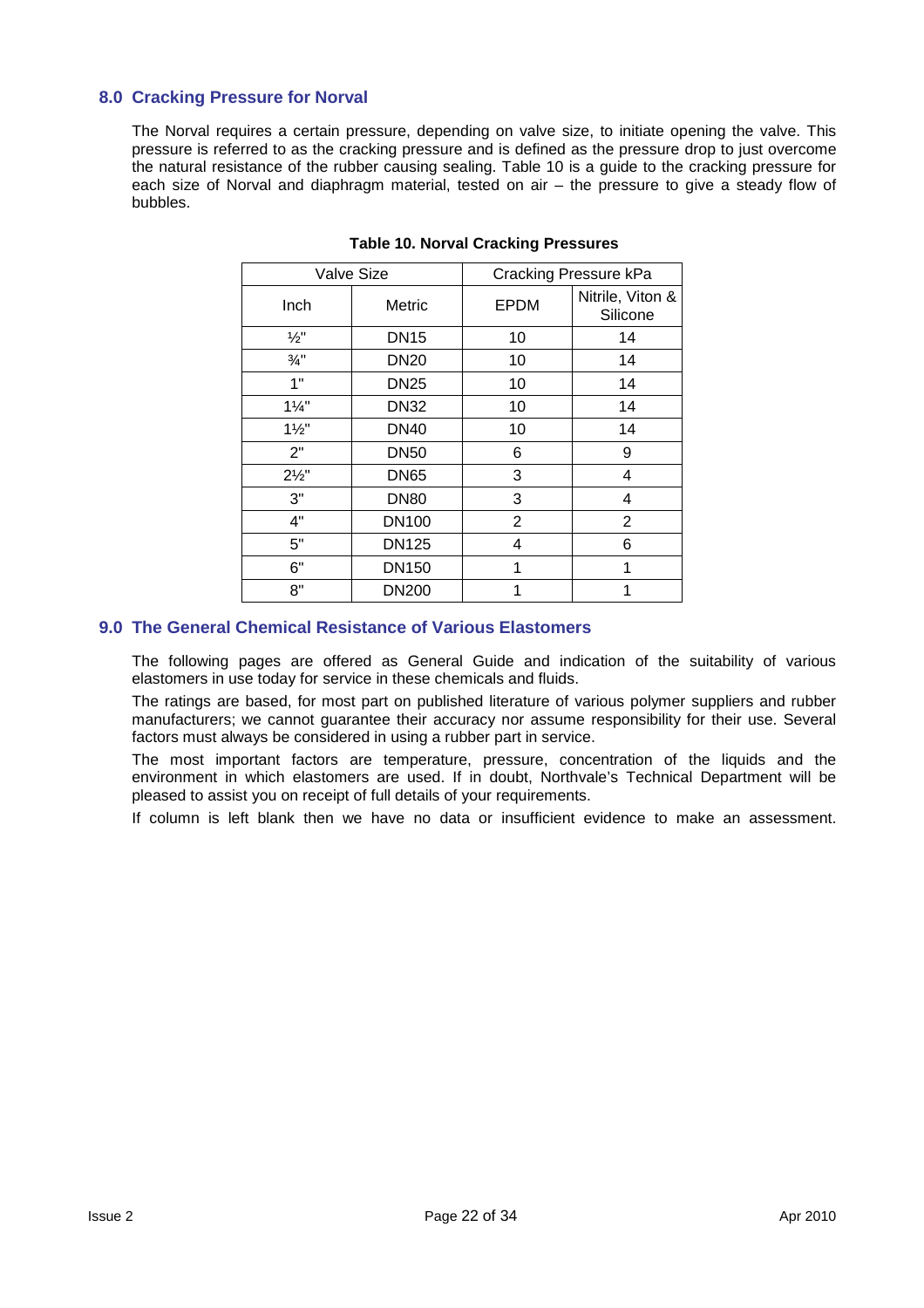| <b>Fluid</b>                                | <b>Diaphragm Material</b> |                |             |                 |  |
|---------------------------------------------|---------------------------|----------------|-------------|-----------------|--|
|                                             | <b>Viton</b>              | <b>Nitrile</b> | <b>EPDM</b> | <b>Silicone</b> |  |
| Acetaldehyde                                |                           |                |             |                 |  |
| Acetamide                                   | $\bullet$                 |                | ●           | $\bullet$       |  |
| Acetic Acid (30%)                           | $\bullet$                 |                | $\bullet$   | o               |  |
| Acetic Acid (hot, high pressure)            |                           |                | $\bullet$   | $\bullet$       |  |
| <b>Acetic Acid Glacial</b>                  |                           |                | $\bullet$   | $\bullet$       |  |
| Acetic Anhydride                            |                           |                | $\bullet$   | $\bullet$       |  |
| Acetone                                     |                           |                | 0           | $\bullet$       |  |
| Acetophenone                                |                           |                | $\bullet$   |                 |  |
| Acetyl Acetone                              |                           |                | $\bullet$   |                 |  |
| <b>Acetyl Chloride</b>                      |                           |                |             |                 |  |
| Acetylene                                   | $\bullet$                 |                | $\bullet$   | $\bullet$       |  |
| Acetylene Tetrabromide                      | $\bullet$                 |                | O           |                 |  |
| Adipic Acid                                 |                           | O              |             |                 |  |
| Air (below 150°C)                           |                           |                | $\bullet$   |                 |  |
| Air (above 150°C)                           |                           |                |             |                 |  |
| Alkazene                                    | $\bullet$                 |                |             |                 |  |
| Alum NH <sub>3</sub> CrK (tanning solution) |                           |                | O           |                 |  |
| <b>Aluminium Acetate</b>                    |                           |                | O           |                 |  |
| Aluminium Bromide                           |                           |                | O           |                 |  |
| Aluminium Chloride                          |                           |                | O           | $\bullet$       |  |
| <b>Aluminium Fluoride</b>                   |                           |                | O           | $\bullet$       |  |
| <b>Aluminium Nitrate</b>                    |                           |                | $\bullet$   | $\bullet$       |  |
| Aluminium Phosphate                         |                           |                | ●           |                 |  |
| Aluminium Sulphate                          |                           |                | 0           |                 |  |
| Ammonia Anhydrous Liquid                    |                           | $\bullet$      | ●           |                 |  |
| Ammonia Gas Cold                            |                           | O              | $\bullet$   | $\bullet$       |  |
| Ammonia Gas Hot                             |                           |                | $\bullet$   |                 |  |

| <b>Fluid</b>                           | <b>Diaphragm Material</b> |                |             |                 |  |
|----------------------------------------|---------------------------|----------------|-------------|-----------------|--|
|                                        | Viton                     | <b>Nitrile</b> | <b>EPDM</b> | <b>Silicone</b> |  |
| Ammonia & Lithium Metal<br>in Solution |                           | $\bullet$      | $\bullet$   |                 |  |
| Ammonium Carbonate                     |                           |                | $\bullet$   |                 |  |
| Ammonium Chloride                      |                           |                |             |                 |  |
| Ammonium Hydroxide<br>(concentrated)   | $\bullet$                 |                | O           | O               |  |
| <b>Ammonium Nitrate</b>                |                           |                | $\bullet$   |                 |  |
| Ammonium Nitrite                       |                           | O              | $\bullet$   | $\bullet$       |  |
| Ammonium Persulphate Solution          |                           |                | ●           |                 |  |
| Ammonium Phosphate                     |                           |                | O           | O               |  |
| Ammonium Phosphate<br>Mono Basic       |                           |                | O           |                 |  |
| Ammonium Sulphate                      | $\bullet$                 |                | $\bullet$   |                 |  |
| Ammonium Sulphide                      |                           | o              | $\bullet$   |                 |  |
| Amyl Acetate                           |                           |                | O           |                 |  |
| Amyl Alcohol                           |                           |                |             |                 |  |
| Amyl Borate                            |                           |                |             |                 |  |
| Amyl Chloride                          | O                         |                |             |                 |  |
| Amyl Chloranaphthalene                 | ●                         |                |             |                 |  |
| Amyl Naphthalene                       |                           |                |             |                 |  |
| Anhydrous Ammonia                      |                           |                |             | $\bullet$       |  |
| Anhydrous Hydrazine                    |                           |                | $\bullet$   |                 |  |
| Anhydrous Hydrogen Fluoride            |                           |                | $\bullet$   |                 |  |
| Aniline                                |                           |                | $\bullet$   |                 |  |
| <b>Aniline Dyes</b>                    | $\bullet$                 |                | $\bullet$   | O               |  |
| Aniline Hydrochloride                  | $\bullet$                 | $\bullet$      | $\bullet$   |                 |  |
| Aromatic Fuel (50%)                    | $\bullet$                 | $\bullet$      |             |                 |  |
| Arsenic Acid                           | 0                         | O              | O           | O               |  |
| Askarel                                |                           |                |             |                 |  |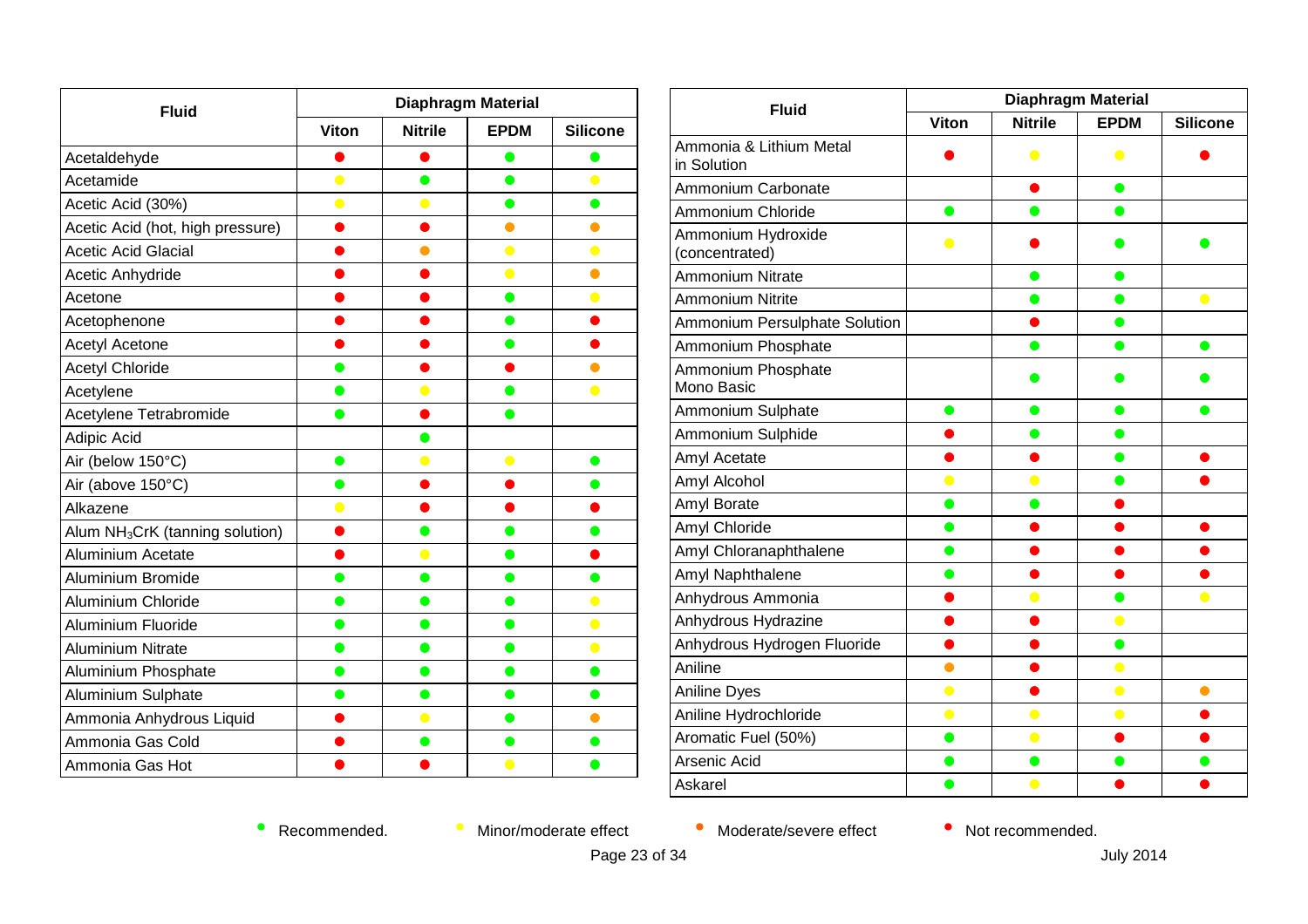| <b>Fluid</b>                        | Diaphragm Material |                              |             |                 |
|-------------------------------------|--------------------|------------------------------|-------------|-----------------|
|                                     | <b>Viton</b>       | <b>Nitrile</b>               | <b>EPDM</b> | <b>Silicone</b> |
| Asphalt                             | O                  | $\bullet$                    |             |                 |
| <b>ASTM Oil #1</b>                  | $\bullet$          | $\bullet$                    | 0           | O               |
| <b>Automatic Transmission Fluid</b> | 0                  | $\bullet$                    |             |                 |
| <b>Automatic Brake Fluid</b>        |                    | $\bullet$                    | $\bullet$   | O               |
| <b>Barium Chloride</b>              | $\bullet$          | $\bullet$                    | $\bullet$   |                 |
| Barium Hydroxide                    | $\bullet$          | 0                            | $\bullet$   |                 |
| <b>Barium Sulphate</b>              |                    | ●                            | $\bullet$   |                 |
| <b>Barium Sulphide</b>              | $\bullet$          | o                            | ●           |                 |
| Beer                                |                    | ●                            | ●           |                 |
| <b>Beet Sugar Liquors</b>           |                    |                              |             |                 |
| Benzaldehyde                        |                    |                              |             |                 |
| Benzene                             |                    |                              |             |                 |
| Benzenesulphonic Acid               |                    |                              |             |                 |
| <b>Benzine</b>                      | O                  |                              |             |                 |
| Benzochloride                       |                    |                              |             |                 |
| <b>Bezoic Acid</b>                  |                    |                              |             | $\bullet$       |
| Benzophenone                        |                    |                              | $\bullet$   |                 |
| <b>Benzyl Alcohol</b>               |                    |                              | $\bullet$   |                 |
| Benzyl Benzoate                     |                    |                              | $\bullet$   |                 |
| <b>Benzyl Chloride</b>              |                    |                              |             |                 |
| <b>Black Sulphate Liquor</b>        |                    | $\qquad \qquad \blacksquare$ | $\bullet$   | $\bullet$       |
| <b>Blast Furnace Gas</b>            |                    |                              |             |                 |
| <b>Bleach Solutions</b>             | O                  |                              | $\bullet$   | $\bullet$       |
| <b>Borax</b>                        |                    | $\bullet$                    |             | $\bullet$       |
| <b>Boric Acid</b>                   | 0                  | O                            | $\bullet$   | O               |
| Brake Fluid (non-petroleum)         |                    | $\bullet$                    | $\bullet$   | $\bullet$       |
| <b>Brine</b>                        |                    | $\bullet$                    | $\bullet$   |                 |
| <b>Bromine</b>                      |                    |                              |             |                 |

| <b>Fluid</b>                      | <b>Diaphragm Material</b> |                |             |                 |
|-----------------------------------|---------------------------|----------------|-------------|-----------------|
|                                   | <b>Viton</b>              | <b>Nitrile</b> | <b>EPDM</b> | <b>Silicone</b> |
| <b>Bromine Anhydrous</b>          | $\bullet$                 |                |             |                 |
| <b>Bromine Water</b>              | O                         |                |             |                 |
| Biomobenzene                      | $\bullet$                 |                |             |                 |
| <b>Bromchloro Trifluoroethane</b> | O                         |                |             |                 |
| <b>Bunker Oil</b>                 | 0                         |                |             |                 |
| <b>Butadiene</b>                  | $\bullet$                 |                |             |                 |
| <b>Butane</b>                     | $\bullet$                 |                |             |                 |
| Butanol (Butyl Alcohol)           | O                         |                | $\bullet$   | $\bullet$       |
| <b>Butter</b>                     | O                         |                |             | $\bullet$       |
| <b>Butyl Acetate</b>              |                           |                | $\bullet$   |                 |
| <b>Butyl Acrylate</b>             |                           |                |             |                 |
| <b>Butyl Amine</b>                |                           |                |             | $\bullet$       |
| <b>Butyl Benzoate</b>             | O                         |                |             |                 |
| <b>Butyl Butyrate</b>             | $\bullet$                 |                | $\bullet$   |                 |
| <b>Butyl Carbitol</b>             | $\bullet$                 | $\bullet$      | $\bullet$   |                 |
| <b>Butyl Oleate</b>               | $\bullet$                 |                | $\bullet$   |                 |
| <b>Butyl Stearate</b>             | $\bullet$                 | $\bullet$      | $\bullet$   |                 |
| <b>Butylene</b>                   | $\bullet$                 | $\bullet$      |             |                 |
| Calcium Acetate                   |                           |                |             |                 |
| Calcium Bisulphite                | O                         | O              |             |                 |
| Calcium Carbonate                 | ●                         | ●              | ●           |                 |
| Calcium Chloride                  | ●                         | ●              | ●           | ●               |
| Calcium Cyanide                   |                           |                |             |                 |
| Calcium Hydroxide                 | 0                         |                | ●           | $\bullet$       |
| Calcium Hypochloride              |                           |                |             |                 |
| Calcium Hypochlorite              |                           |                |             | $\bullet$       |
| <b>Calcium Nitrate</b>            |                           |                |             |                 |
| Calcium Phosphate                 |                           |                |             |                 |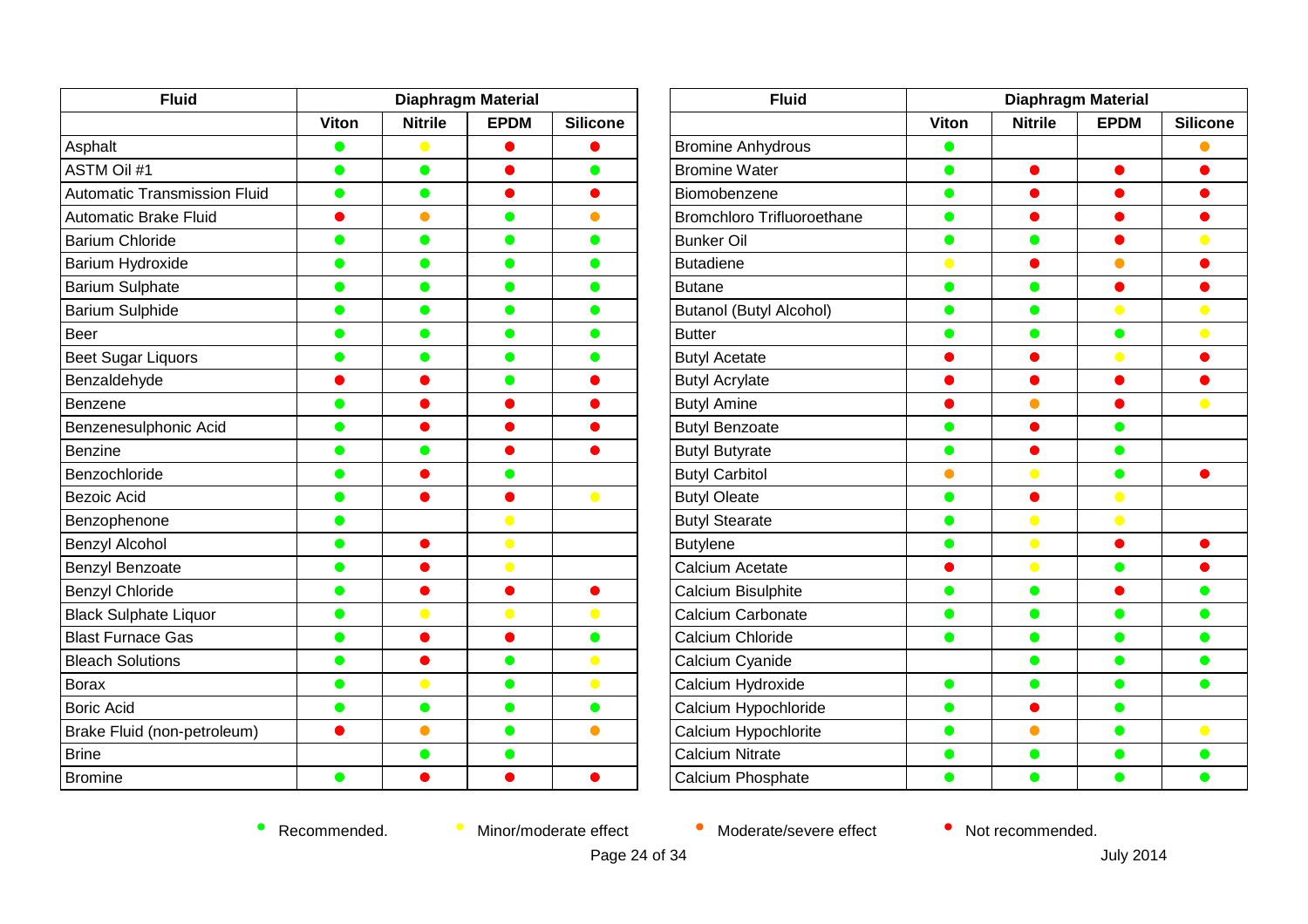| <b>Fluid</b>                   |              |                | <b>Diaphragm Material</b> |                 | <b>Fluid</b>               |
|--------------------------------|--------------|----------------|---------------------------|-----------------|----------------------------|
|                                | <b>Viton</b> | <b>Nitrile</b> | <b>EPDM</b>               | <b>Silicone</b> |                            |
| <b>Calcium Silicate</b>        | $\bullet$    | $\bullet$      | $\bullet$                 |                 | Cod Liver Oil              |
| Calcium Sulphide               | $\bullet$    | $\bullet$      | $\bullet$                 | $\bullet$       | Coke Oven Gas              |
| Calcium Sulphite               | $\bullet$    | $\bullet$      | $\bullet$                 | $\bullet$       | Copper Acetate             |
| Calcium Thiosulphate           | $\bullet$    | $\bullet$      | $\bullet$                 | $\bullet$       | <b>Copper Chloride</b>     |
| Cane Sugar Liquor              | $\bullet$    | $\bullet$      | $\bullet$                 | $\bullet$       | Copper Cyanide             |
| Carbolic Acid                  | $\bullet$    | $\bullet$      | $\bullet$                 |                 | <b>Copper Sulphate</b>     |
| Carbon Bisulphide              | $\bullet$    | $\bullet$      | $\bullet$                 |                 | Corn Oil                   |
| Carbon Dioxide (dry)           | $\bullet$    | $\bullet$      | $\bullet$                 |                 | <b>Cottonseed Oil</b>      |
| Carbon Dioxide (wet)           | $\bullet$    | $\bullet$      | $\bullet$                 | $\bullet$       | Creosote                   |
| Carbon Disulphide              | $\bullet$    | $\bullet$      | $\bullet$                 |                 | Cresol                     |
| Carbon Monoxide                | $\bullet$    | $\bullet$      | $\bullet$                 | $\bullet$       | Cresylic Acid              |
| Carbon Tetrachloride           | $\bullet$    | $\bullet$      | $\bullet$                 |                 | Cumene                     |
| Carbonic Acid                  | $\bullet$    | $\bullet$      | $\bullet$                 | $\bullet$       | Cyclohexane                |
| Castor Oil                     | $\bullet$    | $\bullet$      | $\bullet$                 | $\bullet$       | Cyclohexanol               |
| China Wood Oil (Tung Oil)      | $\bullet$    | $\bullet$      | $\bullet$                 |                 | Cyclohexanone              |
| <b>Chlorinated Salt Brine</b>  | $\bullet$    | $\bullet$      | ●                         |                 | P Cymene                   |
| Chlorine (dry)                 | $\bullet$    | $\bullet$      | $\bullet$                 |                 | <b>Denatured Alcohol</b>   |
| Chlorine (wet)                 | $\bullet$    | $\bullet$      | $\bullet$                 |                 | <b>Detergent Solutions</b> |
| Chlorobenzene                  | $\bullet$    | O              | O                         |                 | Developing Fluids          |
| Chlorobromo Methane            | $\bullet$    | $\bullet$      | $\bullet$                 |                 | Diacetone                  |
| Chloroform                     | $\bullet$    | $\bullet$      | $\bullet$                 |                 | Diacetone Alcohol          |
| <b>Chrome Plating Solution</b> | $\bullet$    | $\bullet$      | $\bullet$                 | $\bullet$       | <b>Dibenzyl Ether</b>      |
| <b>Chromic Acid</b>            | $\bullet$    | $\bullet$      | $\bullet$                 | $\bullet$       | <b>Dibutyl Ether</b>       |
| Circo Light Process Oil        | $\bullet$    | $\bullet$      | $\bullet$                 |                 | <b>Dibutyl Phthalate</b>   |
| <b>Citric Acid</b>             | $\bullet$    | $\bullet$      | $\bullet$                 | $\bullet$       | <b>Dibutyl Sebecate</b>    |
| <b>Cobalt Chloride</b>         | $\bullet$    | $\bullet$      | $\bullet$                 | $\bullet$       | O Dichlorobenzene          |
| Cobalt Chloride, 2N            | $\bullet$    | $\bullet$      | $\bullet$                 | $\bullet$       | Dichloro-isopropyl Ether   |
| Coconut Oil                    |              | $\bullet$      | $\bullet$                 | $\bullet$       | Dicyclohexylamine          |

| <b>Fluid</b>             | <b>Diaphragm Material</b> |                |             |                 |  |
|--------------------------|---------------------------|----------------|-------------|-----------------|--|
|                          | <b>Viton</b>              | <b>Nitrile</b> | <b>EPDM</b> | <b>Silicone</b> |  |
| Cod Liver Oil            | r i                       |                |             | $\bullet$       |  |
| Coke Oven Gas            |                           |                |             | $\bullet$       |  |
| Copper Acetate           |                           | $\bullet$      | $\bullet$   |                 |  |
| Copper Chloride          | $\bullet$                 | $\bullet$      | $\bullet$   | $\bullet$       |  |
| Copper Cyanide           | $\bullet$                 | $\bullet$      | $\bullet$   | $\bullet$       |  |
| Copper Sulphate          | $\bullet$                 | $\bullet$      | $\bullet$   | $\bullet$       |  |
| Corn Oil                 | $\bullet$                 | $\bullet$      | $\bullet$   | $\bullet$       |  |
| Cottonseed Oil           | $\bullet$                 | $\bullet$      |             |                 |  |
| Creosote                 |                           | $\bullet$      |             |                 |  |
| Cresol                   |                           | $\bullet$      |             |                 |  |
| Cresylic Acid            |                           | O              |             |                 |  |
| Cumene                   |                           |                |             |                 |  |
| Cyclohexane              | $\bullet$                 | ●              |             |                 |  |
| Cyclohexanol             | $\bullet$                 | $\bullet$      |             |                 |  |
| Cyclohexanone            |                           |                | $\bullet$   |                 |  |
| P Cymene                 | ●                         |                |             |                 |  |
| Denatured Alcohol        | $\bullet$                 | $\bullet$      | $\bullet$   | $\bullet$       |  |
| Detergent Solutions      | ●                         | $\bullet$      | $\bullet$   | $\bullet$       |  |
| Developing Fluids        | ●                         |                | $\bullet$   | $\bullet$       |  |
| Diacetone                |                           |                | $\bullet$   |                 |  |
| Diacetone Alcohol        |                           |                | $\bullet$   | $\bullet$       |  |
| Dibenzyl Ether           |                           |                | $\bullet$   |                 |  |
| Dibutyl Ether            | $\bullet$                 |                | $\bullet$   |                 |  |
| Dibutyl Phthalate        | $\bullet$                 |                |             | $\bullet$       |  |
| Dibutyl Sebecate         | $\bullet$                 |                | $\bullet$   | $\bullet$       |  |
| O Dichlorobenzene        | $\bullet$                 |                |             |                 |  |
| Dichloro-isopropyl Ether | $\bullet$                 |                | $\bullet$   | $\bullet$       |  |
| Dicyclohexylamine        |                           |                |             |                 |  |
|                          |                           |                |             |                 |  |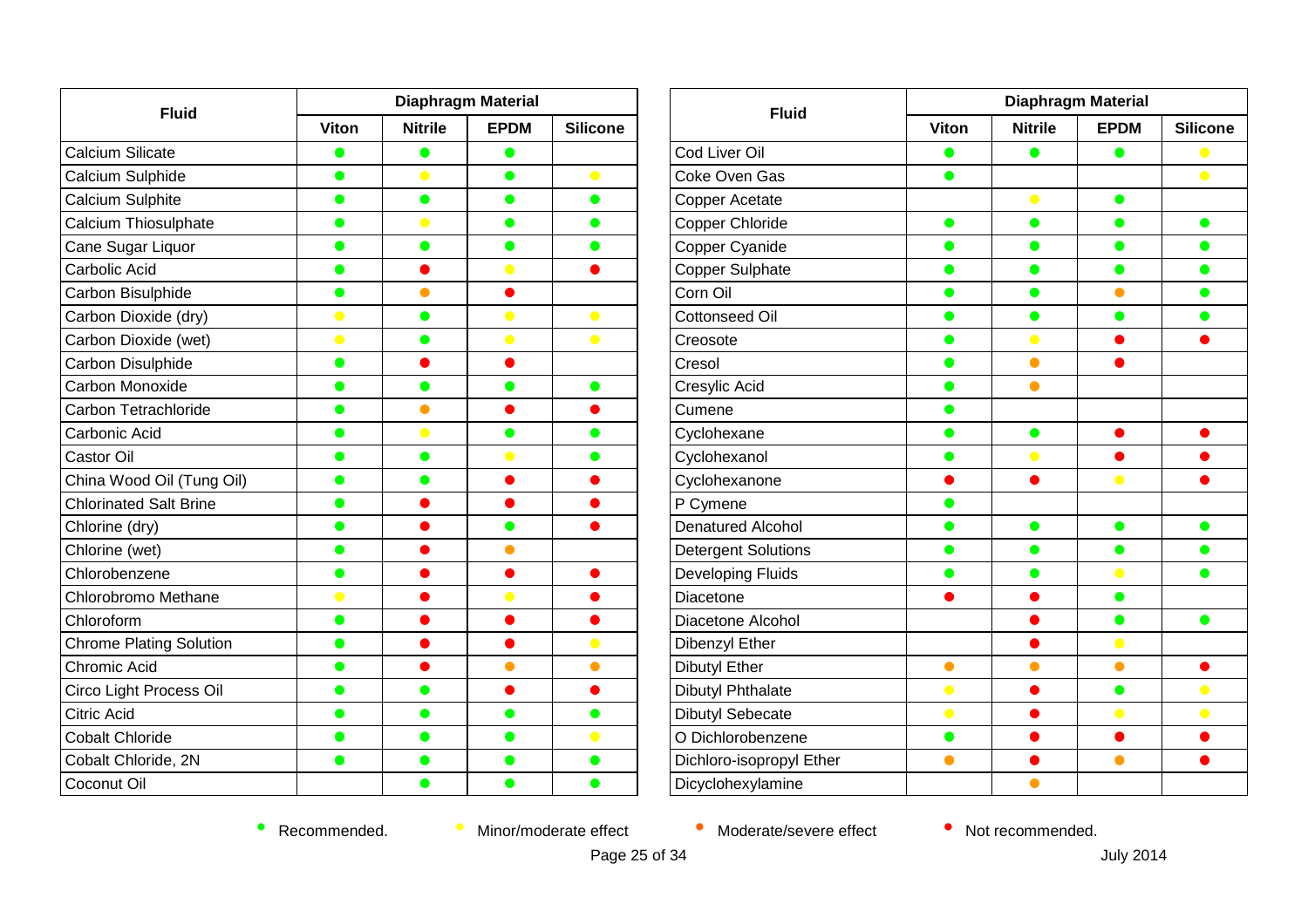| <b>Fluid</b>           | <b>Diaphragm Material</b> |                |             |                 |  |
|------------------------|---------------------------|----------------|-------------|-----------------|--|
|                        | <b>Viton</b>              | <b>Nitrile</b> | <b>EPDM</b> | <b>Silicone</b> |  |
| Diesel Oil             | O                         | $\bullet$      |             |                 |  |
| Diethlamine            |                           | $\bullet$      | $\bullet$   | $\bullet$       |  |
| Diethyl Benzene        | $\bullet$                 | O              | O           |                 |  |
| Diethyl Ether          |                           |                |             |                 |  |
| Diethylene Glycol      | $\bullet$                 | $\bullet$      | $\bullet$   | $\bullet$       |  |
| Diethyl Sebecate       | $\bullet$                 |                | $\bullet$   | $\bullet$       |  |
| Diisobutylene          | $\bullet$                 |                |             |                 |  |
| Diisopropyl Benzene    | $\bullet$                 |                |             |                 |  |
| Diisopropyl Ketone     |                           |                | $\bullet$   |                 |  |
| Dimethyl Aniline       |                           |                | $\bullet$   |                 |  |
| Dimethyl Formamide     |                           | $\bullet$      |             | $\bullet$       |  |
| Dimethyl Phthalate     | $\bullet$                 | O              | $\bullet$   |                 |  |
| Dinitrotoluene         | $\bullet$                 |                | 0           |                 |  |
| Dicotyl Phthalate      | $\bullet$                 |                | $\bullet$   | $\bullet$       |  |
| Diocyl Sebecate        | $\bullet$                 |                | $\bullet$   | $\bullet$       |  |
| Dioxane                |                           |                | $\bullet$   |                 |  |
| Dioxolune              |                           |                | $\bullet$   |                 |  |
| Dipentene              | $\bullet$                 | $\bullet$      |             |                 |  |
| Diphenyl               | $\bullet$                 |                |             |                 |  |
| Diphenyl Oxides        | $\bullet$                 |                |             | ●               |  |
| Dowtherm Oil           | $\bullet$                 |                |             | $\bullet$       |  |
| Dry cleaning fluids    | $\bullet$                 | $\bullet$      |             |                 |  |
| Epichlorochydrin       |                           |                | $\bullet$   |                 |  |
| Ethane                 | $\bullet$                 | $\bullet$      |             |                 |  |
| Ethanolamine           | O                         | $\bullet$      | $\bullet$   | $\bullet$       |  |
| <b>Ethyl Acetate</b>   |                           |                | $\bullet$   | $\bullet$       |  |
| <b>Ethyl Acetotate</b> |                           | ۰              | $\bullet$   | $\bullet$       |  |
| <b>Ethyl Acrylate</b>  |                           |                | $\bullet$   | $\bullet$       |  |

| <b>Fluid</b>                 | Diaphragm Material |                |             |                 |
|------------------------------|--------------------|----------------|-------------|-----------------|
|                              | <b>Viton</b>       | <b>Nitrile</b> | <b>EPDM</b> | <b>Silicone</b> |
| <b>Ethyl Alcohol</b>         | O                  | $\bullet$      | O           |                 |
| <b>Ethyl Benzene</b>         | $\bullet$          |                | ●           |                 |
| <b>Ethyl Benzoate</b>        | O                  |                | $\bullet$   |                 |
| <b>Ethyl Cellosolve</b>      |                    |                | $\bullet$   |                 |
| <b>Ethyl Cellulose</b>       |                    |                | $\bullet$   | $\bullet$       |
| <b>Ethyl Chloride</b>        | $\bullet$          | $\bullet$      | $\bullet$   |                 |
| <b>Ethyl Chlorocarbonate</b> | $\bullet$          |                |             |                 |
| Ethyl Chloroformate          | $\bullet$          |                |             |                 |
| <b>Ethyl Ether</b>           | 0                  | $\bullet$      | $\bullet$   |                 |
| <b>Ethyl Formate</b>         | $\bullet$          | 0              | $\bullet$   |                 |
| <b>Ethyl Mercaptan</b>       | $\bullet$          |                |             |                 |
| <b>Ethyl Oxalate</b>         | $\bullet$          |                | $\bullet$   |                 |
| Ethyl Pentochlorobenzene     | $\bullet$          | $\bullet$      |             |                 |
| <b>Ethyl Silicate</b>        | $\bullet$          | $\bullet$      | $\bullet$   |                 |
| Ethylene                     |                    | ●              |             |                 |
| Ethylene Chloride            | O                  |                | $\bullet$   |                 |
| Ethylene Chlorohydrin        | O                  |                |             | $\bullet$       |
| <b>Ethylene Diamine</b>      |                    |                | ●           | o               |
| Ethylene Dichloride          | $\bullet$          |                | $\bullet$   | $\bullet$       |
| <b>Ethylene Glycol</b>       | O                  | O              | ●           | O               |
| Ethylene Oxide               |                    |                | $\bullet$   | $\bullet$       |
| Ethylene Trichloride         |                    |                | $\bullet$   | $\bullet$       |
| <b>Fatty Acids</b>           | $\bullet$          | $\bullet$      | ●           | $\bullet$       |
| <b>Ferric Chloride</b>       | O                  | O              | $\bullet$   | $\bullet$       |
| <b>Ferric Nitrate</b>        | $\bullet$          | $\bullet$      | $\bullet$   | $\bullet$       |
| Ferric Sulphate              | $\bullet$          | $\bullet$      | $\bullet$   | $\bullet$       |
| Fish Oil                     | $\bullet$          | $\bullet$      |             | $\bullet$       |
| Fluoroboric Acid             |                    | O              | O           |                 |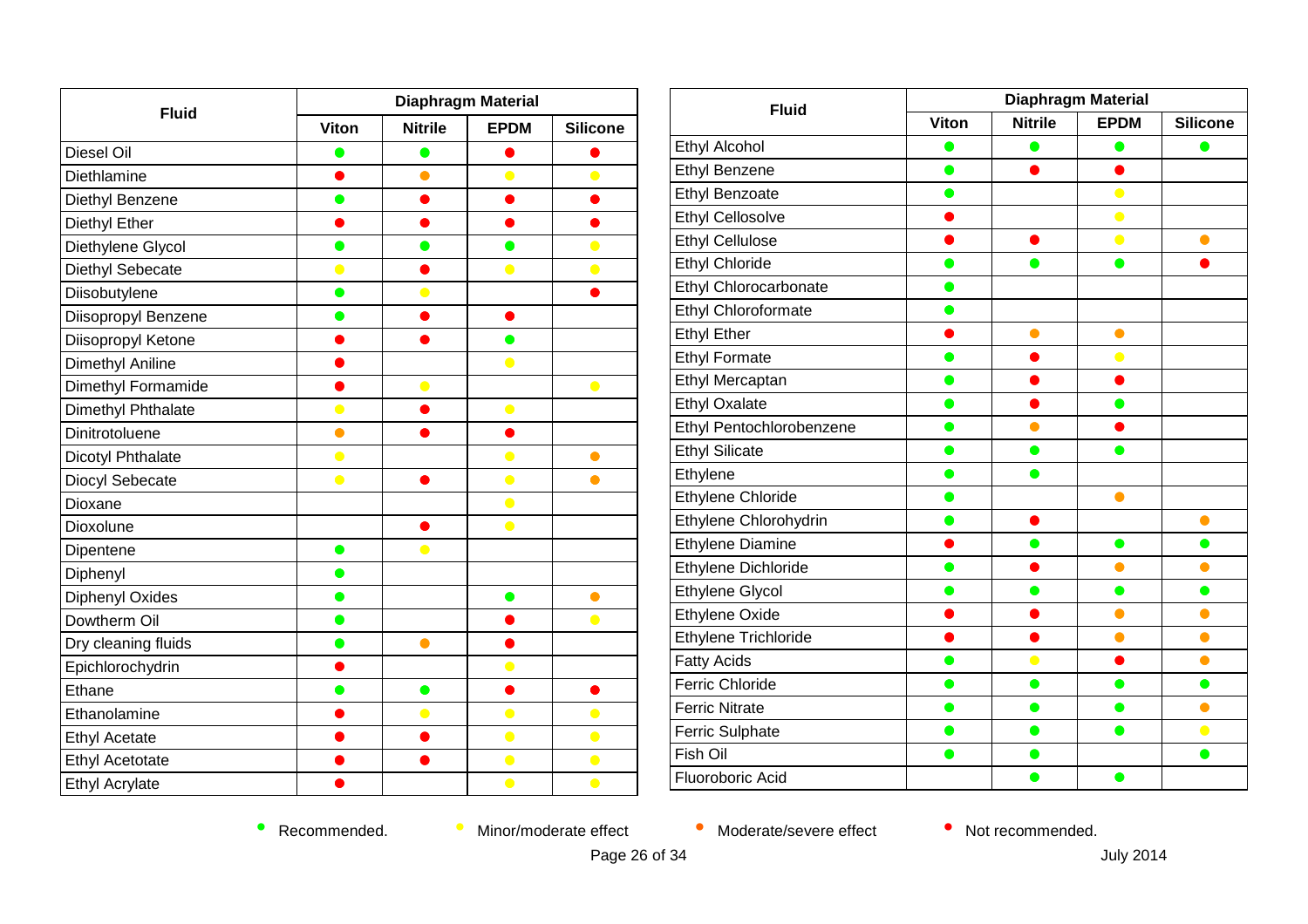| <b>Fluid</b>                     | <b>Diaphragm Material</b> |                |             |                 |
|----------------------------------|---------------------------|----------------|-------------|-----------------|
|                                  | <b>Viton</b>              | <b>Nitrile</b> | <b>EPDM</b> | <b>Silicone</b> |
| Fluorine (liquid)                | $\bullet$                 |                | $\bullet$   |                 |
| Fluorobenzene                    | $\bullet$                 |                |             |                 |
| Flurocarbon Oil                  |                           |                | ●           |                 |
| Fluorlube                        | $\bullet$                 | $\bullet$      | O           |                 |
| <b>Fluorinated Cycline Ester</b> |                           |                | O           |                 |
| <b>Fluosilicic Acid</b>          |                           | $\bullet$      |             |                 |
| Formaldehyde                     | $\bullet$                 | $\bullet$      | $\bullet$   |                 |
| Formic Acid                      | $\bullet$                 | $\bullet$      | D           | $\bullet$       |
| Freon 11                         | $\bullet$                 | $\bullet$      |             |                 |
| Freon 12                         | $\bullet$                 |                | $\bullet$   |                 |
| Freon 21                         |                           |                |             |                 |
| Freon 32                         |                           |                | e e         |                 |
| <b>Fuel Oil</b>                  |                           |                |             |                 |
| <b>Fumaric Acid</b>              |                           |                |             | $\bullet$       |
| Futon, Furfuran                  |                           |                | $\bullet$   |                 |
| <b>Fufural</b>                   |                           |                | $\bullet$   |                 |
| <b>Gallic Acid</b>               |                           | $\bullet$      | $\bullet$   |                 |
| Gasoline                         | $\bullet$                 |                |             |                 |
| Gelatin                          | ●                         |                | $\bullet$   | 0               |
| <b>Glauber's Salt</b>            |                           |                | $\bullet$   |                 |
| Glucose                          | $\bullet$                 | $\bullet$      | 0           | $\bullet$       |
| Glue                             | $\bullet$                 |                | $\bullet$   | $\bullet$       |
| Glycorin                         | $\bullet$                 | $\bullet$      | ●           | $\bullet$       |
| Glycois                          | $\bullet$                 |                | O           | $\bullet$       |
| <b>Green Sulphate Liquor</b>     | $\bullet$                 | $\bullet$      | $\bullet$   | $\bullet$       |
| N Hexaldehyde                    |                           |                | $\bullet$   | $\bullet$       |
| Hexane                           | $\bullet$                 | $\bullet$      |             |                 |
| N Hexene 1                       |                           |                |             |                 |

| <b>Fluid</b>                              | <b>Diaphragm Material</b> |                |             |                 |
|-------------------------------------------|---------------------------|----------------|-------------|-----------------|
|                                           | <b>Viton</b>              | <b>Nitrile</b> | <b>EPDM</b> | <b>Silicone</b> |
| <b>Hexyl Alcohol</b>                      | O                         | $\bullet$      | $\bullet$   | $\bullet$       |
| Hydrazine                                 |                           | $\bullet$      | $\bullet$   | $\bullet$       |
| Hydraulic Oil (Petroleum)                 |                           |                |             |                 |
| Hydrobromic Acid                          | ●                         |                | O           |                 |
| Hydrochloric Acid (hot - 37%)             |                           |                | $\bullet$   |                 |
| Hydrochloric Acid (cold - 37%)            | ●                         |                | $\bullet$   |                 |
| Hydrocyanic Acid                          |                           |                |             |                 |
| Hydrofloric Acid<br>(concentrated<br>hot) | $\bullet$                 |                |             |                 |
| Hydrofloric Acid (concentrated<br>cold)   |                           |                | $\bullet$   |                 |
| Hydrofloric Acid Anydrous                 |                           |                | $\bullet$   |                 |
| Hydrofluosilicic Acid                     | $\mathcal{L}$             | $\bullet$      | O           |                 |
| Hydrogen Gas                              |                           |                | ●           | ●               |
| Hydrogen Peroxide (90%)                   | $\bullet$                 |                | $\bullet$   |                 |
| Hydrogen Sulfide (wet - cold)             |                           |                | $\bullet$   | $\bullet$       |
| Hydrogen Sulfide (wet - hot)              |                           |                | $\bullet$   | C               |
| Hydroquinone                              |                           |                |             |                 |
| Hydrochlorous Acid                        |                           |                | $\bullet$   |                 |
| Iodine Pentafluoride                      |                           |                |             |                 |
| lodoform                                  |                           |                | 0           |                 |
| <b>Isobutyl Alcohol</b>                   | $\bullet$                 | $\bullet$      | O           |                 |
| Isooctane                                 | $\bullet$                 | $\bullet$      |             |                 |
| Isophorone                                |                           |                |             |                 |
| Isopropyl Acetate                         |                           |                |             |                 |
| Isopropyl Alcohol                         |                           | $\bullet$      | O           | $\bullet$       |
| Isopropyl Chloride                        |                           |                |             |                 |
| Isopropyl Ether                           |                           |                |             |                 |
| Kerosene                                  |                           |                |             |                 |

• Recommended.

• Minor/moderate effect

• Moderate/severe effect

• Not recommended.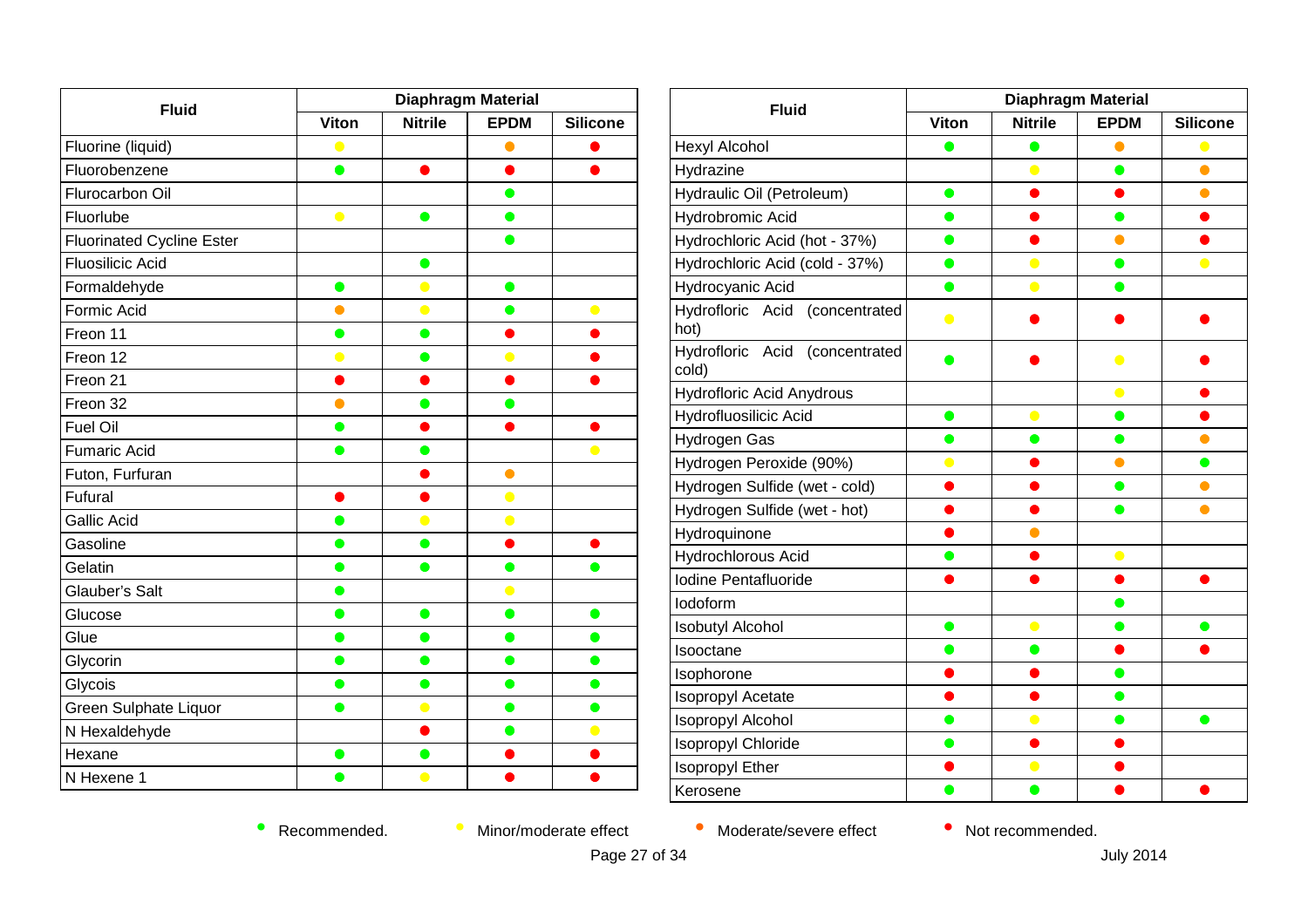| <b>Fluid</b>                   | <b>Diaphragm Material</b> |                |             |                 |
|--------------------------------|---------------------------|----------------|-------------|-----------------|
|                                | <b>Viton</b>              | <b>Nitrile</b> | <b>EPDM</b> | <b>Silicone</b> |
| Lacquers                       |                           | O              |             |                 |
| <b>Lacquer Solvents</b>        | $\bullet$                 | $\bullet$      | $\bullet$   | ●               |
| Lactic Acid                    | $\bullet$                 | $\bullet$      | $\bullet$   | $\bullet$       |
| Lard                           | $\bullet$                 | $\bullet$      |             | $\bullet$       |
| Lavender Oil                   | $\bullet$                 | $\bullet$      |             |                 |
| <b>Lead Acetate</b>            |                           | $\bullet$      | $\bullet$   |                 |
| <b>Lead Nitrate</b>            |                           | $\bullet$      | $\bullet$   | $\bullet$       |
| Lead Sulfamate                 | $\bullet$                 | $\bullet$      | $\bullet$   | $\bullet$       |
| Lime Bleach                    | $\bullet$                 | $\bullet$      | $\bullet$   | $\bullet$       |
| Lime Sulphur                   | $\bullet$                 |                | $\bullet$   |                 |
| Lindol                         | $\bullet$                 |                | ●           | ●               |
| Linoleic Acid                  | $\bullet$                 | $\bullet$      |             | $\bullet$       |
| <b>Linseed Oil</b>             | $\bullet$                 | $\bullet$      | $\bullet$   |                 |
| <b>Liquefied Petroleum Gas</b> | $\bullet$                 | 0              |             | $\bullet$       |
| Lubricating Oils (Petroleum)   | ●                         | ●              |             |                 |
| Lye                            | $\bullet$                 | $\bullet$      |             | $\bullet$       |
| Magnesium Chloride             | $\bullet$                 | $\bullet$      | $\bullet$   | D               |
| Magnesium Hydroxide            | $\bullet$                 | $\bullet$      | O           |                 |
| Magnesium Sulfate              | ●                         | $\bullet$      | $\bullet$   | ●               |
| Maleic Acid                    |                           |                |             |                 |
| Malic Acid                     |                           | $\bullet$      |             | $\bullet$       |
| <b>Mercury Chloride</b>        |                           | ●              |             |                 |
| Mercury                        | $\bullet$                 | O              | $\bullet$   |                 |
| Methane                        |                           |                |             |                 |
| Methyl Acetate                 |                           |                | $\bullet$   |                 |
| Methyl Acrylic                 |                           |                | $\bullet$   |                 |
| Methylacrylic Acid             | $\bullet$                 |                | $\bullet$   |                 |
| Methyl Alcohol                 |                           | O              | $\bullet$   |                 |

| Methyl Bromide             | $\bullet$    | $\bullet$      |                           |                 |
|----------------------------|--------------|----------------|---------------------------|-----------------|
|                            |              |                | <b>Diaphragm Material</b> |                 |
| <b>Fluid</b>               | <b>Viton</b> | <b>Nitrile</b> | <b>EPDM</b>               | <b>Silicone</b> |
| Methyl Butyl Ketone        |              |                | $\qquad \qquad$           | $\bullet$       |
| Methyl Cellosolve          |              |                | $\bullet$                 |                 |
| Methyl Chloride            | $\bullet$    |                | $\bullet$                 |                 |
| Methyl Cyclopentane        | $\bullet$    |                |                           |                 |
| Methylene Chloride         | $\bullet$    |                |                           |                 |
| Methyl Ethyl Ketone        | $\bullet$    |                | $\bullet$                 |                 |
| Methyl Formate             |              |                | $\bullet$                 | $\bullet$       |
| Methyl Isobutyl Ketone     | 0            |                | $\bullet$                 | $\bullet$       |
| Methyl Methacrylate        |              |                |                           | $\bullet$       |
| <b>Methyl Oleate</b>       | ●            |                | $\bullet$                 |                 |
| Methyle Salicylate         |              |                | $\bullet$                 |                 |
| Milic                      | $\bullet$    | $\bullet$      | $\bullet$                 | $\bullet$       |
| <b>Mineral Oil</b>         |              |                |                           | $\bullet$       |
| Monochlorobenzene          | $\bullet$    |                |                           |                 |
| Monomethyl Aniline         | $\bullet$    |                |                           |                 |
| Monoethanolamine           |              |                | $\bullet$                 | $\bullet$       |
| Monomethyl Ether           |              | O              | $\bullet$                 |                 |
| <b>Monovinyl Acetylene</b> | m.           |                |                           | $\bullet$       |
| <b>Mustard Gas</b>         |              |                | O                         | $\bullet$       |
| Naptha                     | $\bullet$    | $\bullet$      |                           |                 |
| Napthalene                 | O            | O              |                           |                 |
| Napthenic Acid             | O            | $\bullet$      |                           |                 |
| <b>Natural Gas</b>         | O            | O              |                           | $\bullet$       |
| Neatsfoot Oil              | $\bullet$    | $\bullet$      | $\bullet$                 | $\bullet$       |
| Nickel Acetate             |              | $\bullet$      | $\bullet$                 |                 |
| <b>Nickel Chloride</b>     | O            | C              | $\bullet$                 | $\bullet$       |
| <b>Nickel Sulfate</b>      | ●            | O              | $\bullet$                 | $\bullet$       |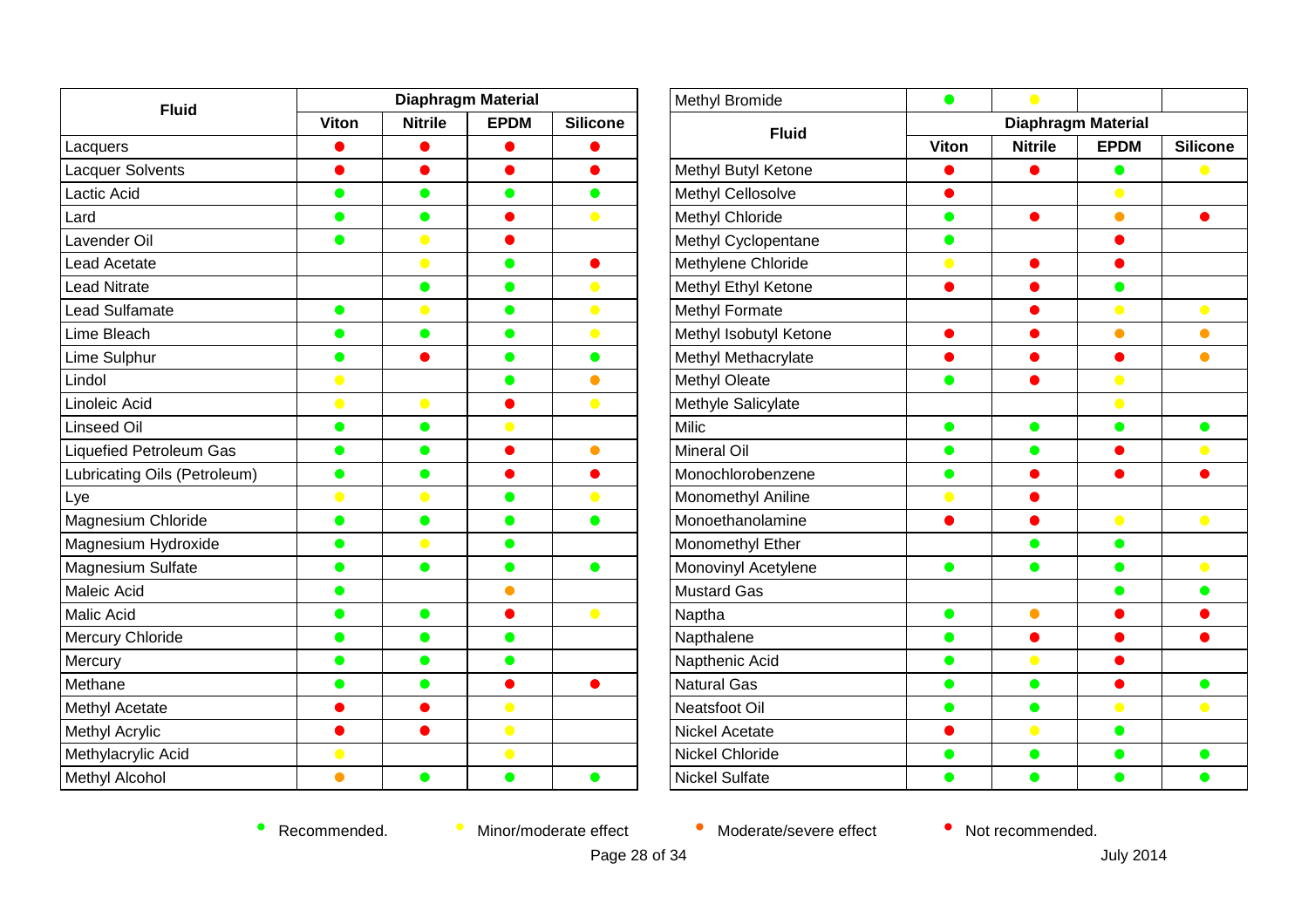| <b>Fluid</b>               |              | <b>Diaphragm Material</b> |             |                 |
|----------------------------|--------------|---------------------------|-------------|-----------------|
|                            | <b>Viton</b> | <b>Nitrile</b>            | <b>EPDM</b> | <b>Silicone</b> |
| Nitric Acid (concentrated) | $\bullet$    |                           | $\bullet$   |                 |
| Nitric Acid (dilute)       | $\bullet$    |                           | $\bullet$   | $\bullet$       |
| Nitric Acid Red Fuming     | $\bullet$    |                           |             |                 |
| Nitrobenzene               | $\bullet$    |                           |             |                 |
| Nitrobenzine               |              |                           |             |                 |
| Nitroethane                |              |                           | $\bullet$   |                 |
| Nitromethane               |              |                           | $\bullet$   |                 |
| Nitrogen                   | O            |                           |             |                 |
| Nitrogen Tetroxide         |              |                           |             |                 |
| Octadecane                 | $\bullet$    |                           |             |                 |
| N-Octane                   | $\bullet$    |                           |             |                 |
| Octachlorctoluene          | $\bullet$    |                           |             |                 |
| Octyl Alcohol              | $\bullet$    | $\bullet$                 |             | $\bullet$       |
| Oleic Acid                 | $\bullet$    |                           | $\bullet$   |                 |
| Oleum Spirits              | $\bullet$    | $\bullet$                 |             |                 |
| Olive Oil                  | $\bullet$    | ●                         | $\bullet$   |                 |
| O Dichlorobenzene          | O            |                           |             |                 |
| <b>Oxalic Acid</b>         | $\bullet$    | $\bullet$                 | $\bullet$   | $\bullet$       |
| Oxygen (cold)              | $\bullet$    | $\bullet$                 | 0           | ●               |
| Oxygen (95°C - 180°C)      | $\bullet$    |                           |             | $\bullet$       |
| Ozone                      | $\bullet$    |                           | O           | ●               |
| Paint Thinners, Duco       | $\bullet$    |                           |             |                 |
| <b>Palmatic Acid</b>       | $\bullet$    | $\bullet$                 | $\bullet$   |                 |
| Peanut Oil                 | $\bullet$    |                           | $\bullet$   |                 |
| Perchloric Acid            | $\bullet$    |                           | $\bullet$   |                 |
| Perchloroethylene          | $\bullet$    |                           |             | $\bullet$       |
| Petroleum (below 120°C)    | $\bullet$    |                           |             | $\bullet$       |
| Petroleum (above 120°C)    | $\bullet$    |                           |             |                 |

| Phenol                         | $\bullet$    |                           | $\bullet$      | $\bullet$       |
|--------------------------------|--------------|---------------------------|----------------|-----------------|
| <b>Fluid</b>                   |              | <b>Diaphragm Material</b> |                |                 |
|                                | <b>Viton</b> | <b>Nitrile</b>            | <b>EPDM</b>    | <b>Silicone</b> |
| Phenyl Benzene                 |              |                           |                |                 |
| Phenyl Ethyl Ether             |              |                           |                |                 |
| Phenyl Hydrazine               | $\bullet$    |                           | $\bullet$      |                 |
| Phosphoric Acid (20%)          | $\bullet$    |                           | ●              |                 |
| Phosphoric Acid (45%)          | o            |                           | $\bullet$      |                 |
| Phosphorous Trichloride        | O            |                           | $\bullet$      |                 |
| <b>Pickling Solution</b>       | $\bullet$    |                           | $\bullet$      |                 |
| Pine Oil                       | $\bullet$    | $\bullet$                 |                |                 |
| <b>Plating Solution Chrome</b> | $\bullet$    |                           | ●              |                 |
| Polyvinyl Acetate Emulsion     |              |                           |                |                 |
| Potassium Acetate              |              | $\bullet$                 | $\bullet$      |                 |
| Potassium Chloride             | $\bullet$    | $\bullet$                 | $\bullet$      | $\bullet$       |
| Potassium Cupro Cyanide        | $\bullet$    | 0                         | $\bullet$      | $\bullet$       |
| Potassium Cyanide              | $\bullet$    | ●                         | $\bullet$      | $\bullet$       |
| Potassium Dichromate           | $\bullet$    | $\bullet$                 | ●              | $\bullet$       |
| Potassium Hydroxide            | $\bullet$    | $\bullet$                 | $\bullet$      |                 |
| Potassium Nitrate              | $\bullet$    | $\bullet$                 | O              | $\bullet$       |
| Potassium Sulphate             |              |                           |                |                 |
| <b>Producer Gas</b>            | - 1          | O                         |                | $\bullet$       |
| Propane                        | $\bullet$    | O                         |                |                 |
| Propyl Acetate                 |              |                           | $\bullet$      |                 |
| N-Propyl Acetate               |              |                           | ●              |                 |
| Propyl Alcohol                 |              |                           | $\blacksquare$ | $\bullet$       |
| <b>Propyl Nitrate</b>          |              |                           | $\bullet$      | $\bullet$       |
| Propylene                      |              |                           |                |                 |
| Propylene Oxide                |              |                           | $\bullet$      |                 |
| Pyranol                        |              | O                         |                |                 |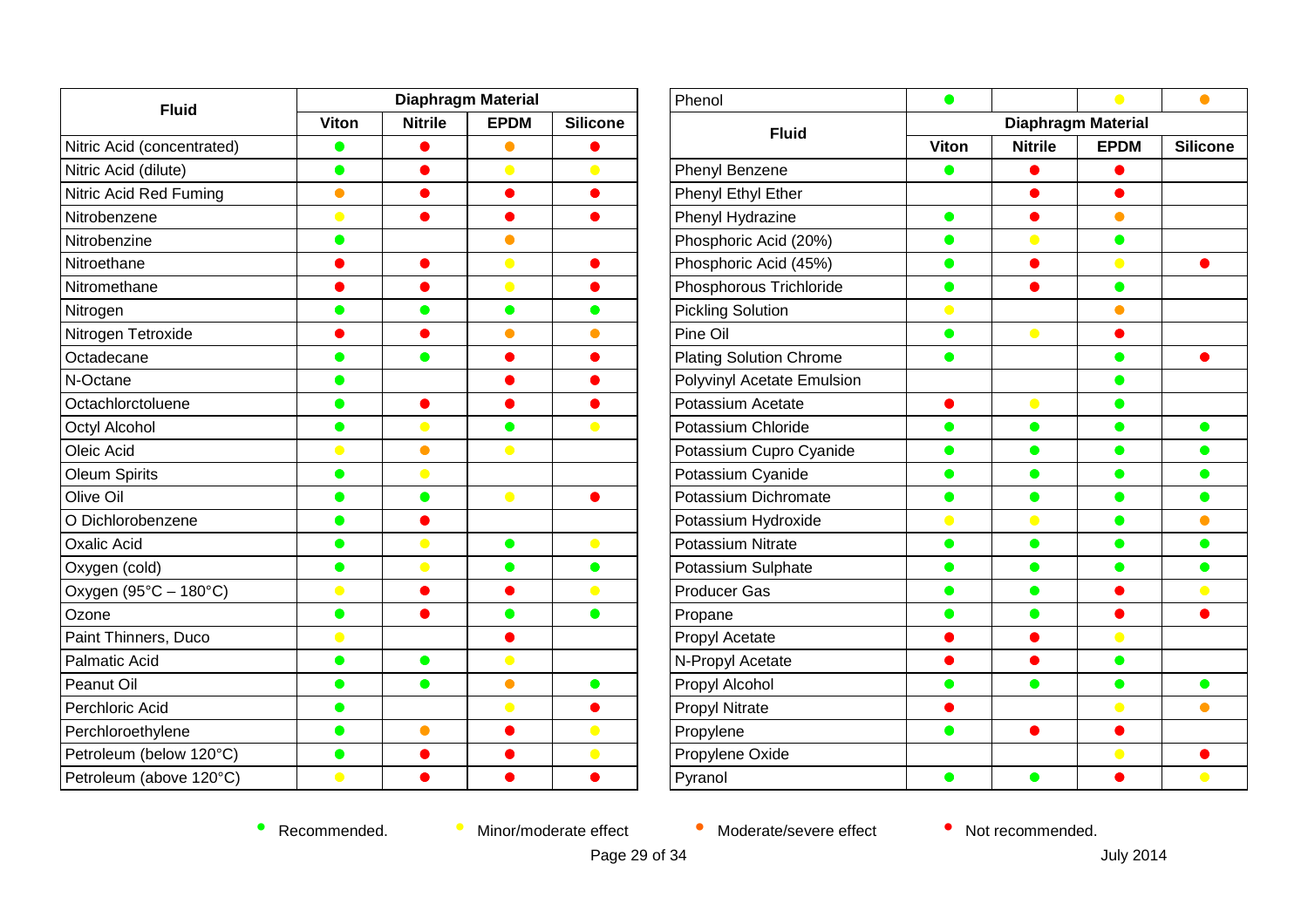| Pyridine                |              |                | $\bullet$                 |                 |
|-------------------------|--------------|----------------|---------------------------|-----------------|
| <b>Fluid</b>            |              |                | <b>Diaphragm Material</b> |                 |
|                         | <b>Viton</b> | <b>Nitrile</b> | <b>EPDM</b>               | <b>Silicone</b> |
| Rape Seed Oil           | ●            | $\bullet$      |                           |                 |
| <b>Red Oil</b>          | 0            | $\bullet$      |                           |                 |
| Salicylic Acid          | $\bullet$    | 0              | O                         |                 |
| Salt Water              | $\bullet$    | $\bullet$      |                           |                 |
| Sewage                  | $\bullet$    | $\bullet$      | $\bullet$                 | $\bullet$       |
| <b>Silicate Esters</b>  | $\bullet$    | $\bullet$      |                           |                 |
| <b>Silicone Greases</b> | $\bullet$    | $\bullet$      | $\bullet$                 | $\bullet$       |
| Silicone Oils           | $\bullet$    | $\bullet$      | $\bullet$                 | $\bullet$       |
| <b>Silver Nitrate</b>   | $\bullet$    | $\bullet$      | $\bullet$                 | $\bullet$       |
| Soap Solutions          | $\bullet$    | $\bullet$      | ●                         | $\bullet$       |
| Soda Ash                | 0            | O              | O                         | 0               |
| Sodium Acetate          |              | $\bullet$      |                           |                 |
| Sodium Bicarbonate      | $\bullet$    |                |                           | $\bullet$       |
| Sodium Bisulphite       | $\bullet$    | ●              | ●                         | ●               |
| Sodium Borate           | 0            | œ              | $\bullet$                 | $\bullet$       |
| Sodium Chloride         | $\bullet$    | O              |                           | ●               |
| Sodium Cyanide          | $\bullet$    | 0              | $\bullet$                 | $\bullet$       |
| Sodium Hydroxide        | $\bullet$    | $\bullet$      |                           | $\bullet$       |
| Sodium Hypochlorite     | $\bullet$    | $\bullet$      | $\bullet$                 | $\bullet$       |
| Sodium Metaphosphate    | $\bullet$    | ●              |                           |                 |
| Sodium Nitrate          |              | $\bullet$      |                           |                 |
| Sodium Perborate        | $\bullet$    | $\bullet$      | O                         | $\bullet$       |
| Sodium Peroxide         | 0            | $\bullet$      |                           |                 |
| Sodium Phosphate        | $\bullet$    | $\bullet$      | 0                         |                 |
| Sodium Silicate         | $\bullet$    | O              |                           |                 |
| Sodium Sulphate         | $\bullet$    | $\bullet$      | $\bullet$                 | $\bullet$       |
| Sodium Thiosulfate      |              |                |                           |                 |

| Soybean Oil                   | $\bullet$    | O                         |             | $\bullet$       |
|-------------------------------|--------------|---------------------------|-------------|-----------------|
| <b>Fluid</b>                  |              | <b>Diaphragm Material</b> |             |                 |
|                               | <b>Viton</b> | <b>Nitrile</b>            | <b>EPDM</b> | <b>Silicone</b> |
| Stannic (ous) Chloride        |              |                           | $\bullet$   |                 |
| Steam (below 150°C)           |              |                           | $\bullet$   |                 |
| Steam (above 150°C)           |              |                           | $\bullet$   |                 |
| <b>Stearic Acid</b>           |              | $\bullet$                 | $\bullet$   | o               |
| Styrene                       | $\bullet$    |                           |             |                 |
| <b>Sucrose Solution</b>       |              | e i                       | $\bullet$   |                 |
| <b>Sulphite Liquors</b>       | $\bullet$    | $\bullet$                 | $\bullet$   |                 |
| Sulphur                       | $\bullet$    |                           | $\bullet$   |                 |
| <b>Sulphur Chloride</b>       | $\bullet$    | $\bullet$                 |             |                 |
| <b>Sulphur Dioxide</b>        | O            |                           | 0           | $\bullet$       |
| Sulphur Hexafluoride          | $\bullet$    | o                         | $\bullet$   | $\bullet$       |
| <b>Sulphur Trioxide</b>       | $\bullet$    |                           | $\bullet$   | $\bullet$       |
| Sulphuric Acid (dilute)       | $\bullet$    |                           | $\bullet$   |                 |
| Sulphuric Acid (concentrated) | ●            |                           | $\bullet$   |                 |
| Sulphuric Acid (20% Oleum)    | O            |                           |             |                 |
| Sulphurous Acid               | O            | $\bullet$                 | $\bullet$   |                 |
| <b>Tannic Acid</b>            | O            | $\bullet$                 | $\bullet$   | $\bullet$       |
| Tar, Bituminous               |              | $\bullet$                 |             | $\bullet$       |
| <b>Tartaric Acid</b>          | o            | 0                         | $\bullet$   | $\bullet$       |
| Terpineol                     | O            | $\bullet$                 | $\bullet$   |                 |
| <b>Tertiary Butyl Alcohol</b> | O            | $\bullet$                 | $\bullet$   | $\bullet$       |
| Tetrabromomethane             | ●            | ۰                         | D           |                 |
| <b>Tetrabutyl Titanate</b>    | O            | $\bullet$                 | o           |                 |
| Tetrachloroethylene           | O            | O                         |             |                 |
| <b>Tetraethyl Lead</b>        | O            | $\bullet$                 |             |                 |
| Tetrahydrofuran               |              |                           | $\bullet$   |                 |
| Tetralin                      |              |                           |             |                 |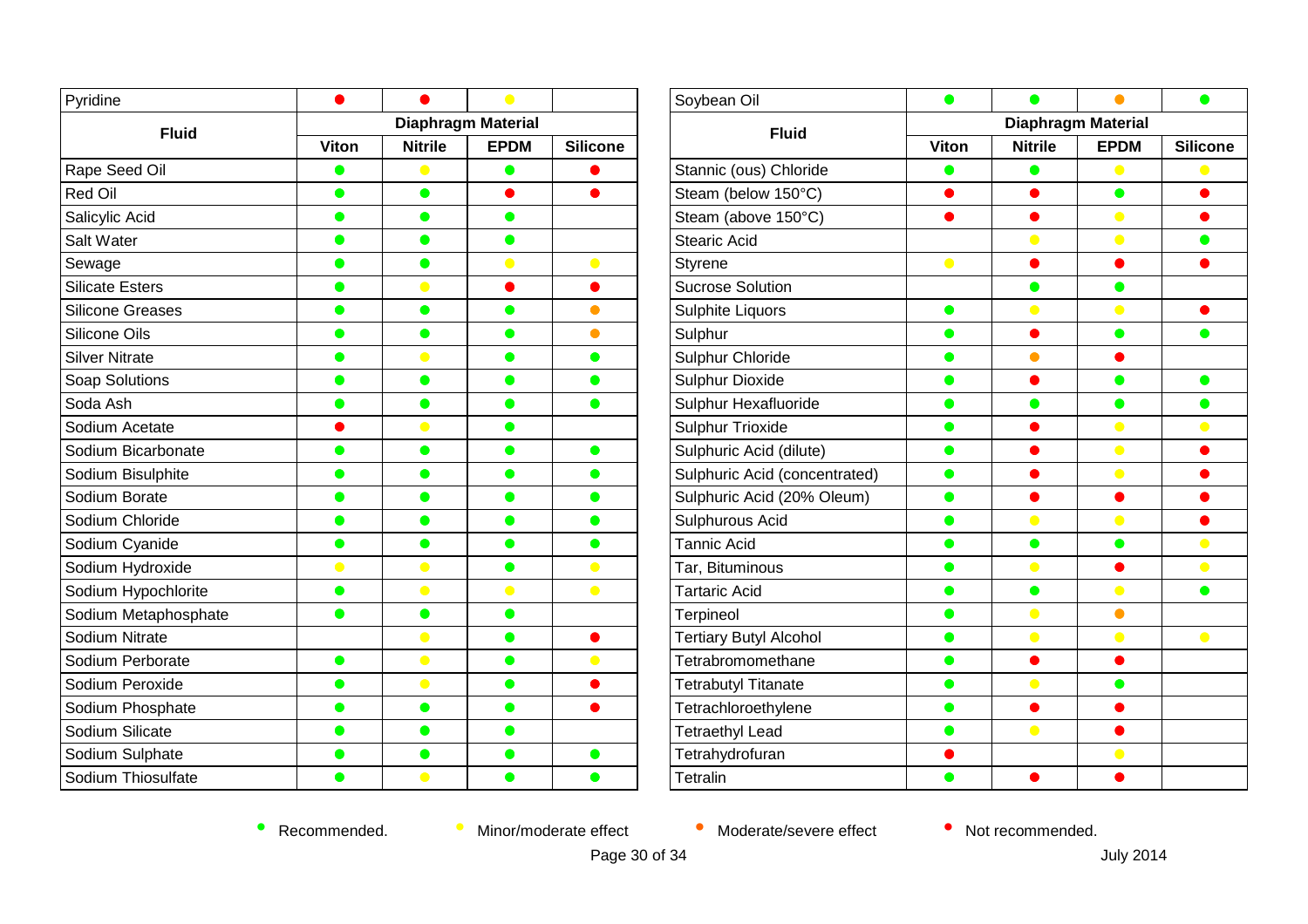| <b>Fluid</b>                     |              | <b>Diaphragm Material</b> |             |                 |  |
|----------------------------------|--------------|---------------------------|-------------|-----------------|--|
|                                  | <b>Viton</b> | <b>Nitrile</b>            | <b>EPDM</b> | <b>Silicone</b> |  |
| <b>Thionyl Chloride</b>          |              |                           |             |                 |  |
| <b>Titanium Tetrachloride</b>    |              |                           |             |                 |  |
| <b>Toluene</b>                   |              |                           |             |                 |  |
| Toluene Diisocyanate             |              |                           |             |                 |  |
| <b>Transformer Oil</b>           |              |                           |             | $\bullet$       |  |
| Transmission Fluid Type A        |              |                           |             |                 |  |
| Triacetin                        |              |                           |             |                 |  |
| <b>Tributoxy Ethyl Phosphate</b> |              |                           |             |                 |  |
| <b>Tributyl Phosphate</b>        |              |                           |             |                 |  |
| <b>Tributyl Mercapton</b>        |              |                           |             |                 |  |
| Trichloroethane                  |              |                           |             |                 |  |
| <b>Trichloroacetic Acid</b>      |              |                           |             |                 |  |
| Trichloroethylene                |              |                           |             |                 |  |
| <b>Tricreoyl Phosphate</b>       |              |                           |             |                 |  |
| <b>Triethanol Amine</b>          |              |                           |             |                 |  |
| <b>Triethyl Aluminium</b>        |              |                           |             |                 |  |
| <b>Triethyl Borane</b>           |              |                           |             |                 |  |

| <b>Fluid</b>              | Diaphragm Material |                        |             |                 |
|---------------------------|--------------------|------------------------|-------------|-----------------|
|                           | <b>Viton</b>       | <b>Nitrile</b>         | <b>EPDM</b> | <b>Silicone</b> |
| Trinitrotoluene           | $\bullet$          |                        |             |                 |
| <b>Trioctyl Phosphate</b> | $\bullet$          |                        |             | c               |
| Tung Oil                  |                    |                        |             |                 |
| <b>Turbine Oil</b>        |                    | $\bullet$              |             |                 |
| Turpentine                |                    |                        |             |                 |
| Varnish                   |                    |                        |             |                 |
| Vegetable Oil             |                    |                        |             |                 |
| Vinegar                   |                    | $\blacksquare$         |             |                 |
| Vinyl Chloride            |                    | $\blacksquare$         |             |                 |
| Water                     |                    | <b>Service Service</b> |             |                 |
| Whiskey, Wines            |                    |                        |             |                 |
| White Pine Oil            |                    | $\bullet$              |             |                 |
| Wood Oil                  |                    |                        |             |                 |
| Xylene                    |                    |                        |             |                 |
| <b>Zinc Acetate</b>       |                    |                        |             |                 |
| <b>Zinc Chloride</b>      |                    |                        |             |                 |
| <b>Zinc Sulphate</b>      |                    |                        |             |                 |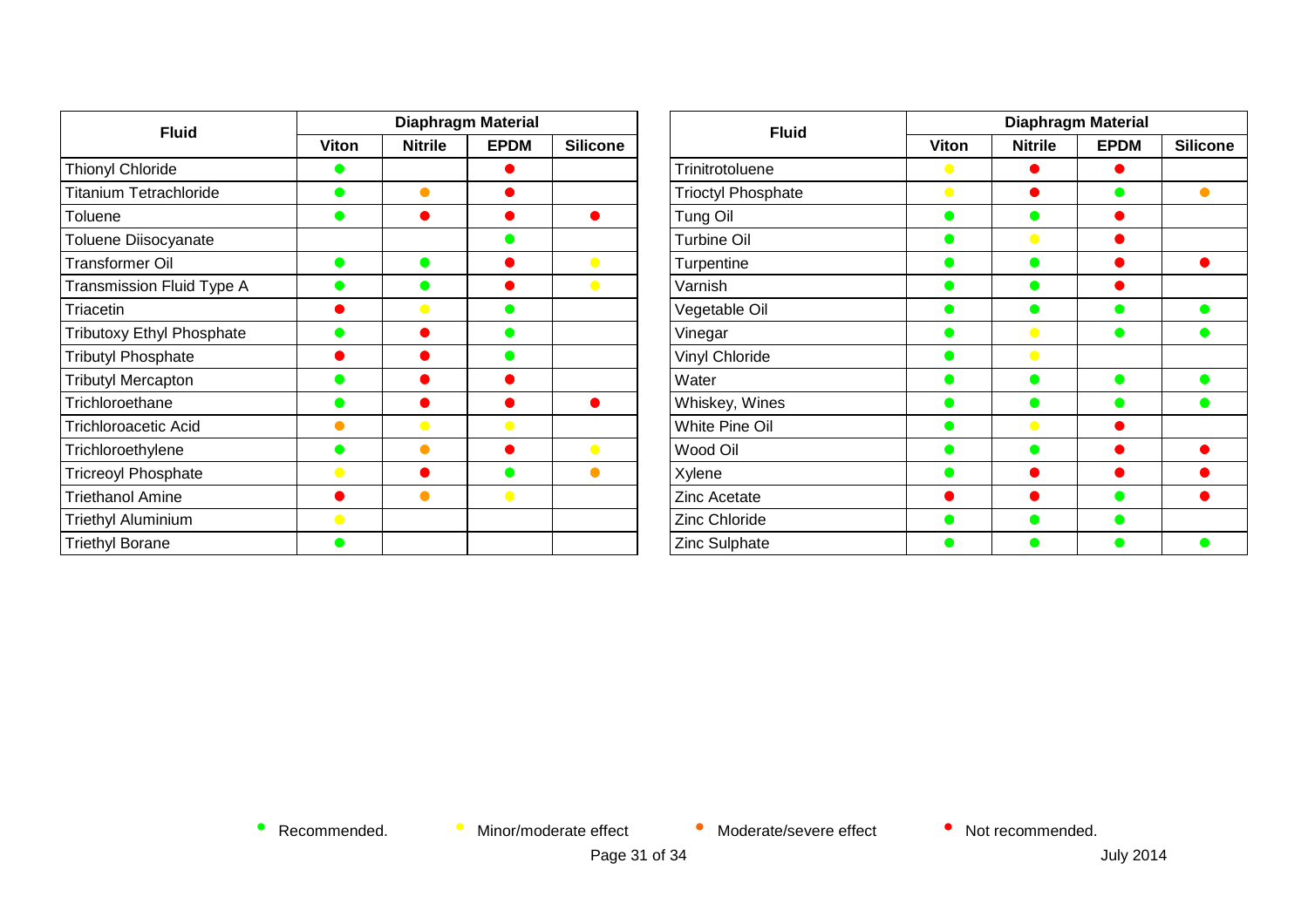### **APPENDIX 1**

### **Valve Hysteresis**

The Norval non-return valve fitted with Viton diaphragm exhibits hysteresis as shown below.



### **Chart 11: Pressure Drop Graph Showing Hysteresis.**

Referring to the chart which is derived from tests carried out on a DN40 Norval, the explanation of the various curves is as follows.

### **Curve ADB**

This represents the pressure drops that would be obtained if the flow rate through the valve were increased directly from zero to any set value. The section of the graph where the pressure drop remains constant despite increases in flow rate, corresponds to the increasing deformation of the diaphragm with increasing flow.

The pressure drop through the valve aperture can be represented by the equation:

$$
\Delta P = \frac{\rho v^2}{2gC_o^2} \left[ \left( \frac{A_{\rho}}{A_{\nu}} \right)^2 - 1 \right]
$$

Where  $\rho =$  fluid density

 $v =$  velocity in adjacent pipeline

 $A<sub>o</sub>$  = cross sectional area of pipeline

- $A<sub>v</sub>$  = cross sectional area of valve aperture
- $C_0$  = a discharge coefficient
- g = gravitational constant

The discharge coefficient  $C_0$  is a function of Reynolds number through the valve aperture, but can be taken as a constant, provided the flow through the valve is turbulent.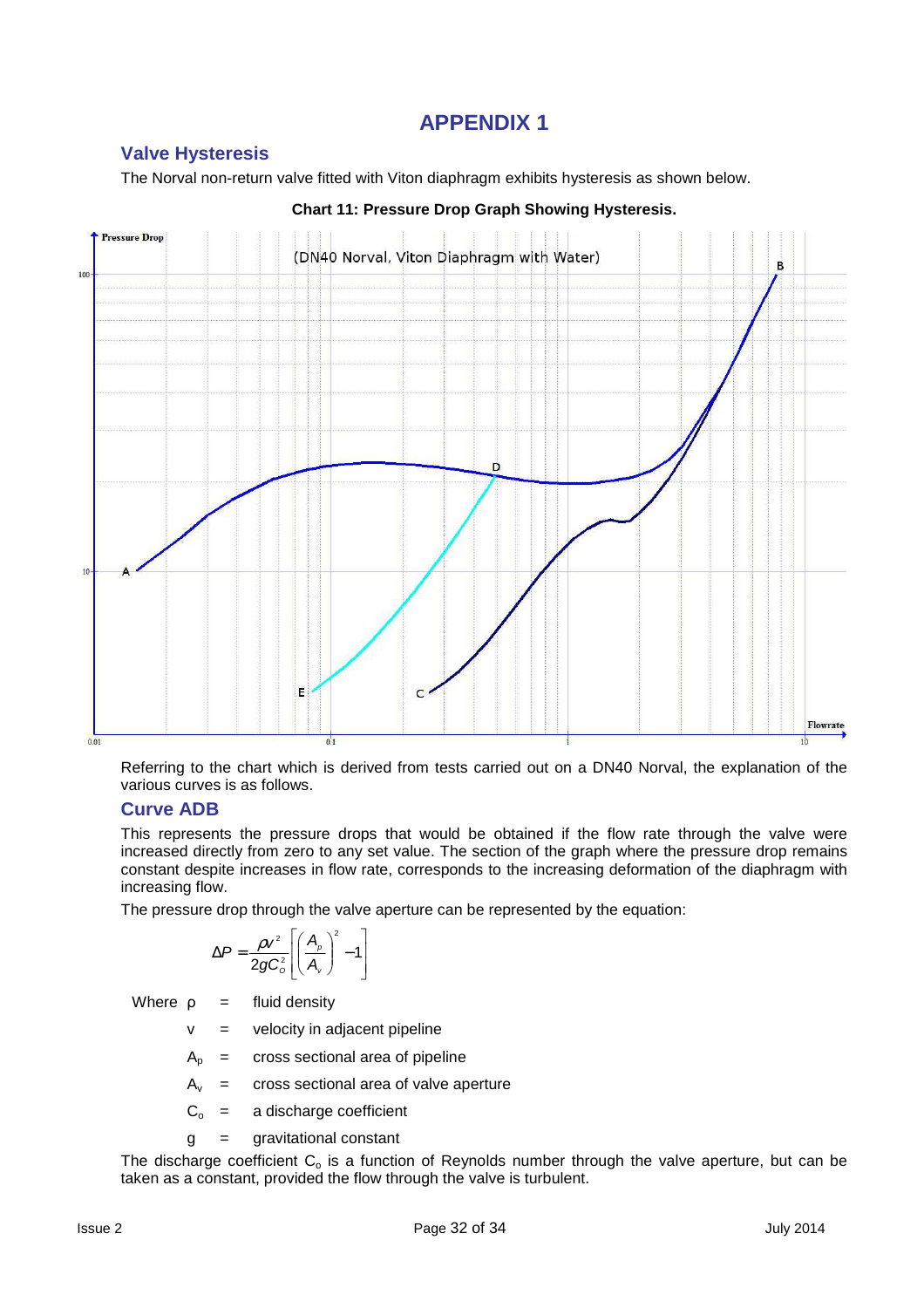The value of  $C_0$  has been determined for the case of the DN20 valve with a Viton diaphragm, to be 0.84 in turbulent flow and 0.52 in laminar flow. For other sizes this value has yet to be determined.

Since  $C_0$  and  $A_p$  can be taken as constant for any particular installation the pressure drop depends on v and  $A_v$ . It can be seen that any increase in v tends to be compensated by an equal increase in  $A_v$ ; resulting in the observed valve characteristic.

When the valve is open to its full extent the aperture remains constant despite increasing flow rate, and the curve rises to point B following a more typical characteristic.

### **Curve BC**

This represents the pressure drops obtained when the flow rate is reduced from point B. The pressure drops fall significantly below curve ADB due to the hysteresis in the diaphragm. The diaphragm apparently remains fully deformed, and the valve characteristic is similar to that of an orifice of constant area, (apart from a small horizontal portion). Subsequent variations in flow rate, both upwards and downwards, will follow the same curve, but if the flow rate is reduced to zero and subsequently increased, they return to curve ADB.

### **Curve DE**

If the flow rate is increased from point A to point D and subsequently reduced the characteristic would follow curve DE due to the hysteresis in the diaphragm in its partially deformed state. Curve DE is merely a typical example, and an infinite number of parallel curves are possible. Again, on reducing the flow rate to zero and then increasing it, this would revert to curve ADB.

### **Practical Significance of Norval Hysteresis**

If a valve is selected from the Generalised Pressure Loss Charts the pressure drop actually obtained could, in fact, be significantly lower than indicated by these charts, depending on the method of operation of the installation. For instance, if a flow rate of 0.4 l/s is specified through a DN40 Norval, the pressure drop would be quoted as 0.22 bar. However, by first increasing the flow rate to 0.8 l/s then reducing to 0.4 l/s, a pressure drop of only 0.15 bar could be obtained; or by first increasing to 5 l/s then reducing to 0.4 l/s, a pressure drop of 0.05 bar could be obtained.

Unless the exact conditions of operation are known before specifying the valve, it is virtually impossible to predict precisely what the pressure drop will be, so it is considered prudent to quote the highest value – i.e. that obtained from curve ADB.